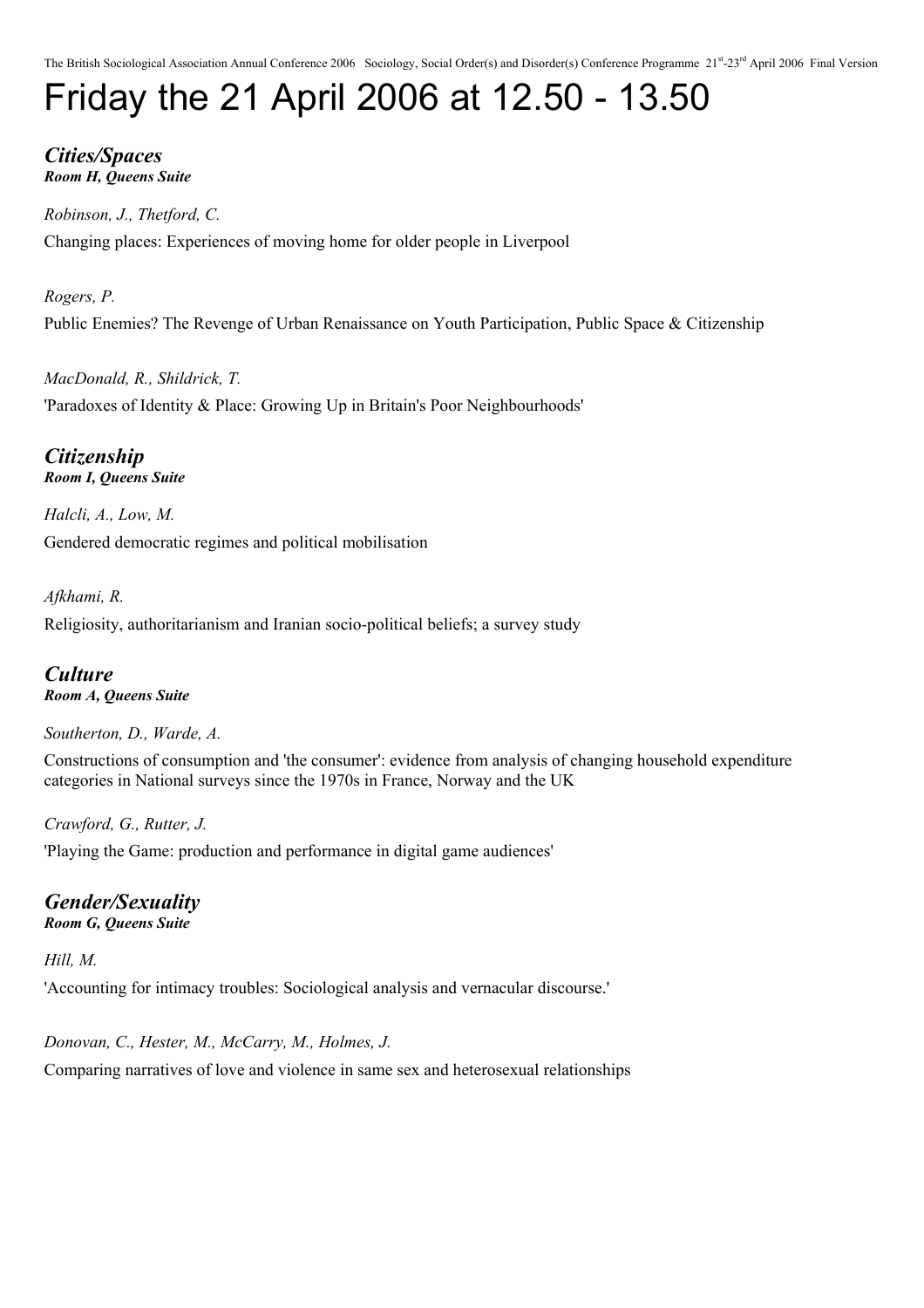### *History Room D, Queens Suite*

*Vanderstraeten, R.* The discursive constitution of modern society

*Ispas, A.* Collective guilt: ordering or re-disordering past disorders?

### *International Order Room E, Queens Suite*

*Fox, N., Ward, K.* Order without laws: understanding governance and consent in a global society

*Coburn, E.* Making and Challenging Economic Orders: The World Trade Organization, Neoliberal Capitalism and Protest

### *Social Theory Room C, Queens Suite*

*Stones, R.* Transatlantic Developments in Structuration Theory

*Elder-Vass, D.* 'Integrating institutional, relational, and embodied structure: an emergentist perspective'

### *New Books Launch Room B, Queens Suite*

At this 'New Books Launch' each author will outline their new book and a discussion will follow. All delegates are welcome. Authors at this launch are: Professor Dee Cook (Policy Research Institute University of Wolverhampton) whose book 'Criminal and Social Justice' was published by Sage 2006. Dr Mary Corcoran (Criminology, CESSW, Keele University) whose book 'Out of Order: The Political Imprisonment of Women in Northern Ireland, 1972-1999, was published by Willan 2006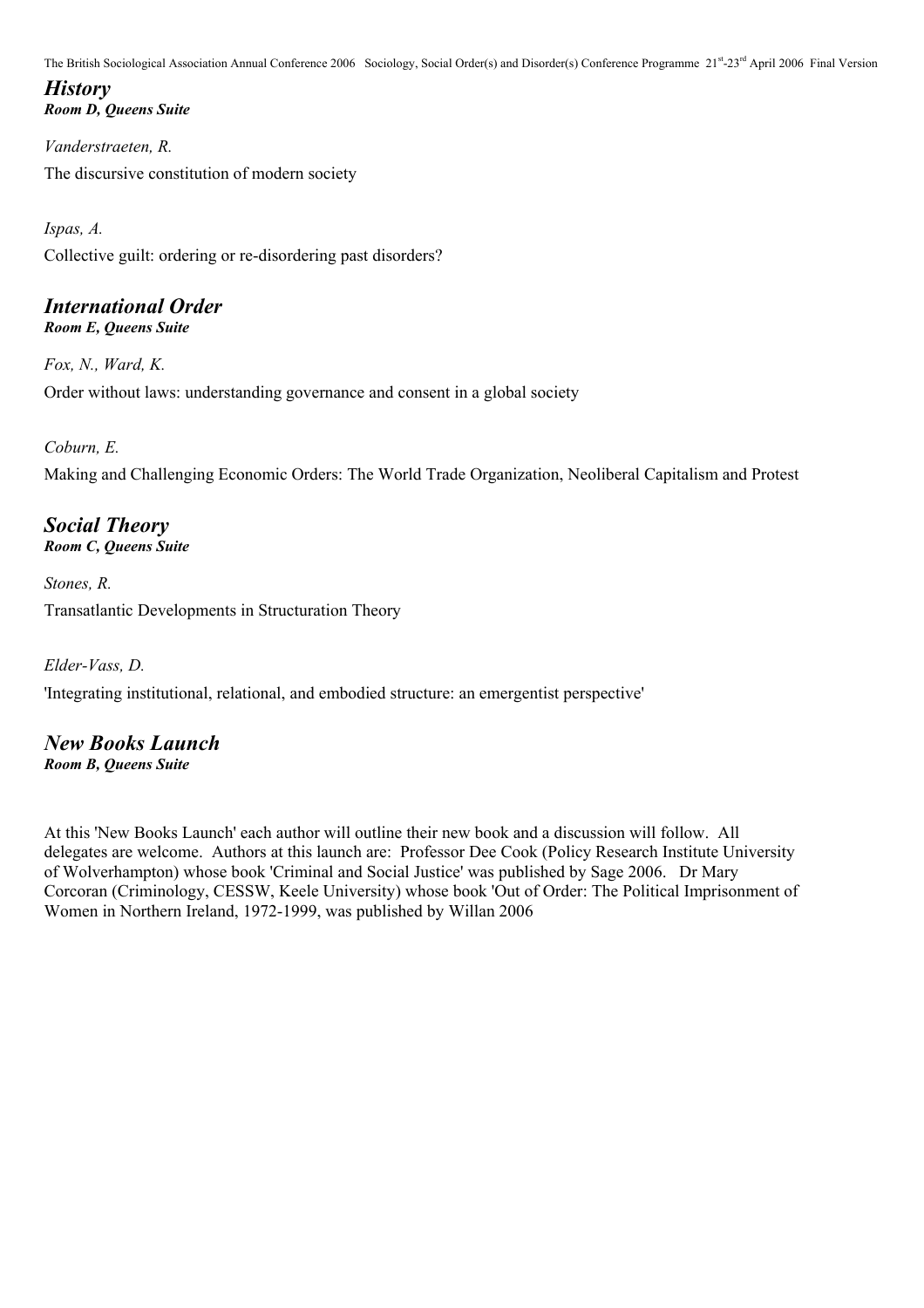### *Postgraduate Workshop (1 of 4) Postgraduate Forum Room 1, Exhibition Area*

Postgraduates are encouraged to attend this introductory session, which will provide an opportunity to meet Postgraduate Liaison Officer (Dr Emmanuelle Tulle) and the Postgraduate Forum Convenors (Rebecca Barnes, Kerrin Clapton, Ruth Lewis and David Mellor), who have the responsibility of representing your views within the BSA. This gives us a chance to get together in a friendly and supportive environment where we can share and discuss our experiences as postgraduates. We look forward to meeting you!

This session will also be an opportunity to find out about the 2006 BSA/ESRC Summer School from one of its convenors, Prof Geoff Payne, and to discuss 'The Future of Public Sociology' with Dr Tom Hall. Information will be available about postgraduate sessions being held throughout the conference.

## Friday the 21 April 2006 at 12.50 - 15.00

*Sociology and Human Rights Panel Room F, Queens Suite*

The purpose of this panel is to initiate discussion on the possible contribution(s) that a sociological approach can make to the understanding and analysis of human rights. Each of four speakers will outline a different orientation or problematic, and discussion will then be opened to the floor.

The speakers are as follows:

Prof. Lydia Morris (Chair), Department of Sociology, University of Essex: Sociology of the Practice of Rights

Prof. Anthony Woodiwiss, Department of Sociology, City University:

What Would it Mean to Take Human Rights Seriously?

Dr. Claire Moon, Department of Sociology, London School of Economics: Therapeutic Regimes and Human Rights

Prof. Robert Fine, Department of Sociology, University of Warwick: Human Rights, History and the Cosmopolitan Ideal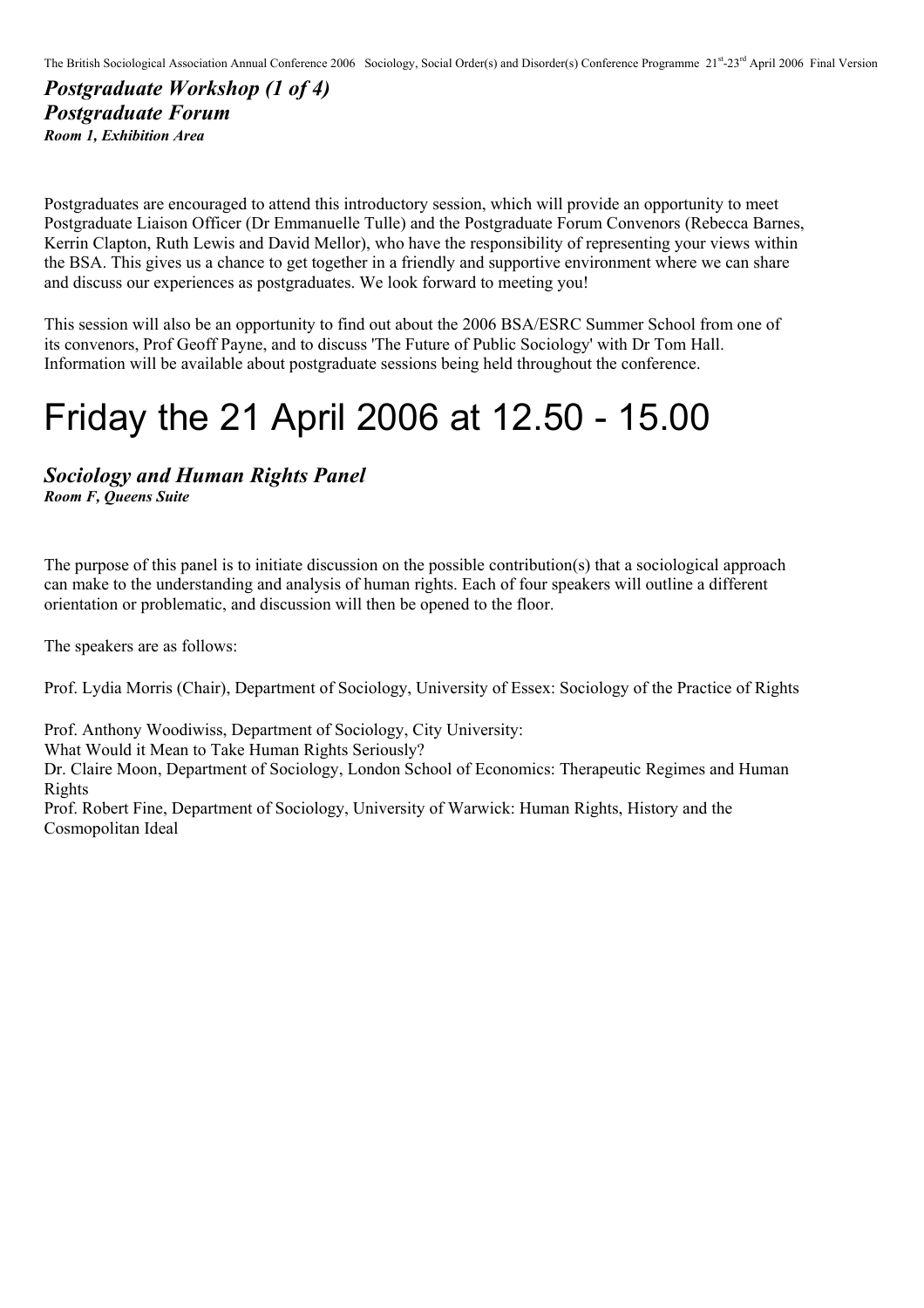# Friday the 21 April 2006 at 14.00 - 15.00

### *Cities/Spaces Room H, Queens Suite*

### *Bertschi, S.*

Being inside or being left out: Neoliberal communities behind gates

*Taylor, Y.*

That's not really my scene: working-class lesbians non/participation in scene spaces

*Citizenship Room I, Queens Suite*

*Wood, M.*

Religious practices and neoliberal disciplines: governmentality, embodiment and ritual

*Aune, K.*

"Restoring God's order" or living post-feminist lives? British Evangelical Christianity and the (late)modern gender order

*Crime Room B, Queens Suite*

*Blokland, T.*

"This place is so fucking depressing and you can't hide from it": practices of women's disengagement in a high crime US housing project

*Sanders, T., Soothill, K.* The Policing of Pleasure

*Culture Room A, Queens Suite*

*O'Boyle, N.* Consensual creativity and conformist identities in Irish advertising

*Kaltefleiter, C., Walsh, P.*

Representing Sovereignty and Nationalism: A Genealogy and Visual Rhetorics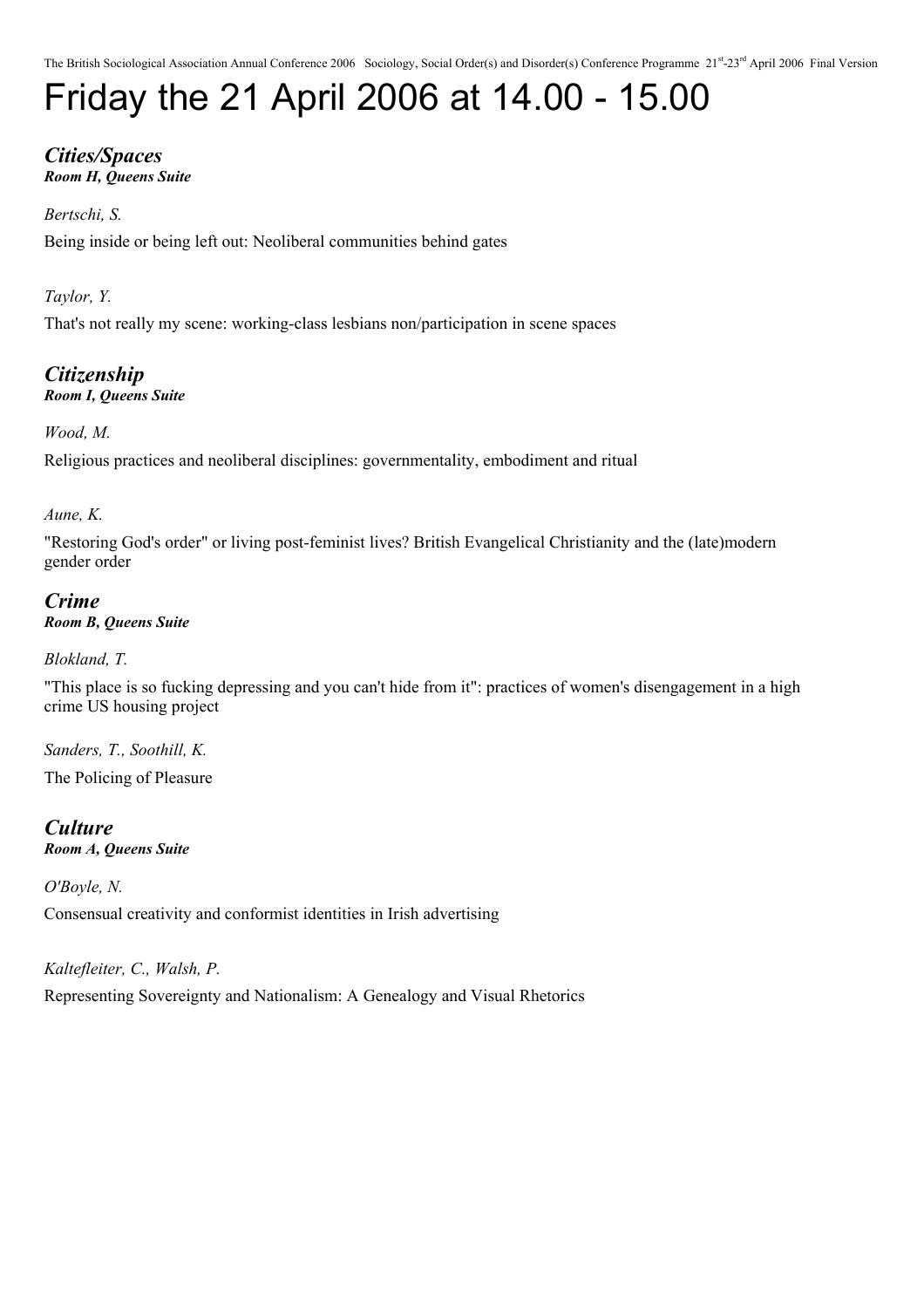### *Gender/Sexuality Room G, Queens Suite*

### *McCarrry, M.*

Justifications and Contradictions: How young people assimilate male control of women through violence and abuse as constitutive of normative heterosexual interpersonal relationships

### *Peter, T.*

Overshadowed Identities: The Impact of Maternal Sexual Abuse on Daughters

### *History*

*Room D, Queens Suite*

*Jones, I.*

Syphilis and Segregation - Contagion Fears and 'Race' in 19th Century USA

### *Bramley, A.*

Ordered and disordered colonial history: The oral histories of white British colonial women

### *International Order*

*Room E, Queens Suite*

*Gorringe, H., Rosie, M.*

Global Protest, Local Politics: The G8 Summit and the Make Poverty History march

*Strange, M.*

The role of a 'global' identity amongst civil society activists: the case of campaigning against the WTO's General Agreement on Trade-in-Services (GATS)

#### *Social Theory Room C, Queens Suite*

*Ormrod, J.S., Dickens, P.* Social Order, Social Disorder and the Universe

### *Kemp, S.*

"Complexity Theory: A Post-Postmodern Paradigm for Sociology?"

### *Krause, M.*

Rethinking Differentiation: Towards a Critical Relational Approach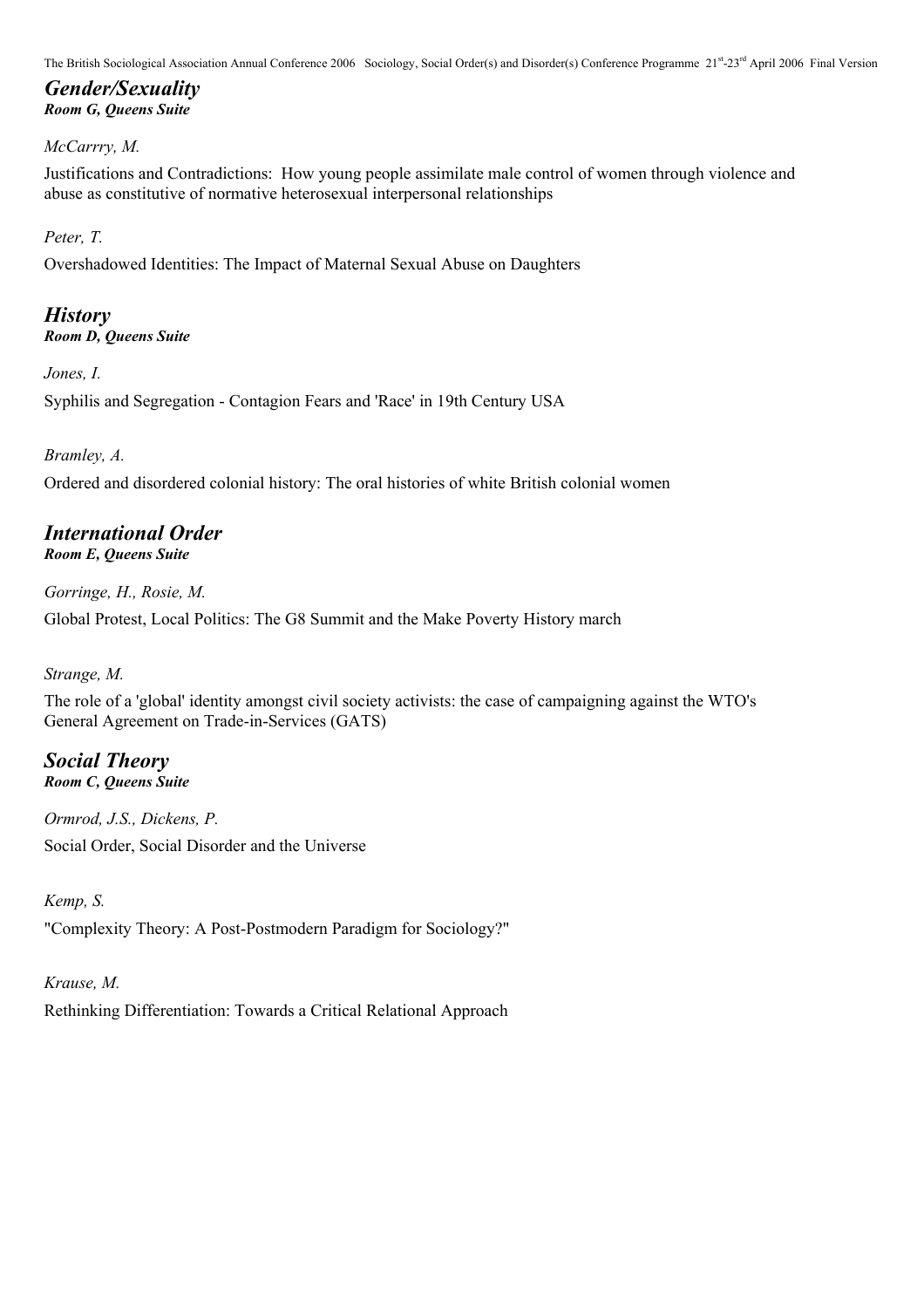## Friday the 21 April 2006 at 15.10 - 16.10

#### *Cities/Spaces Room H, Queens Suite*

*Aldred, R.*

Constructing marketised economic spaces within local health services: ordering or disordering the neoliberal project?

*Citizenship Room I, Queens Suite*

*Karraker, M.W.* Sociation and Social Processes: Applications of Robert E. Park's Concepts to International Immigration

*Morawska, E.* Making Order in Disorder: Coping Strategies of Arbeitstouristen from East in West Europe

*Crime Room B, Queens Suite*

*Bolognani, M.* Community disorder, Social Control and ethnic minorities' views: a Bradford Pakistani case study

*O'Neill, M., Holdaway, S.* Black Police Associations and the police occupational culture

*Culture Room A, Queens Suite*

*Birks, J.* 'Voice of the people' - how local and regional press campaign on public policy

*Myers, M.* The Imaginary Gypsy

### *Gender/Sexuality Room G, Queens Suite*

*Hester, M., Donovan, C., Holmes, J., McCarry, M.*

Same sex domestic violence: actuality or oxymoron? findings from the first national survey comparing domestic violence in same sex and heterosexual relationships

### *Barnes, R.*

What's gender got to do with it?: A consideration of gender orders in abusive woman-to-woman relationships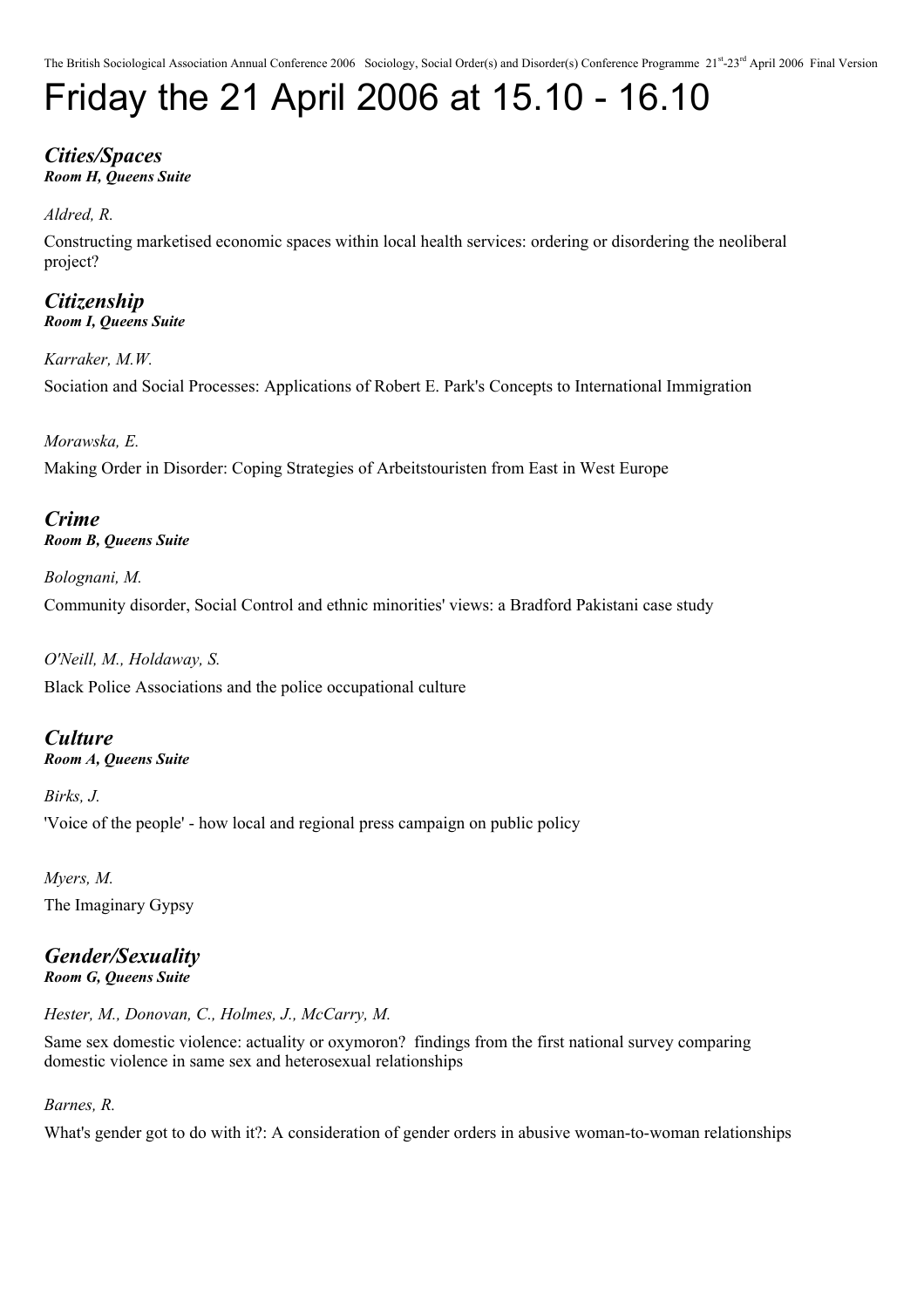### *History Room D, Queens Suite*

*Brown, A*

'Graphic Stories of Mutiny': The Dartmoor Prison Riot 1932

### *Rushton, P.*

'Violence, Social Order, the State and the Absence of 'Regulation' in Working-Class Communities in Eighteenth-Century England'

### *Identity Room F, Queens Suite*

*Hodgkiss, P.*

The 'Impersonation' of a Human Being-The Case Of Sociology

### *Phillips, B., Curtiss, P.*

Union Commitment and Citizenship Behavior: Survey Analysis of a U.S. General Motors Automobile Plant

### *International Order*

*Room E, Queens Suite*

*Tsoi, S.S.K.*

The Church as a social institution which enhances the integration of Chinese immigrants into the mainstream of society

*Salah-Eddine, L.* What is "moral harassment"?

### *Social Theory Room C, Queens Suite*

*Granter, E.* Sociology and the end of work

*Liu, S.*

Proletariat Conflict in China's Economic Reform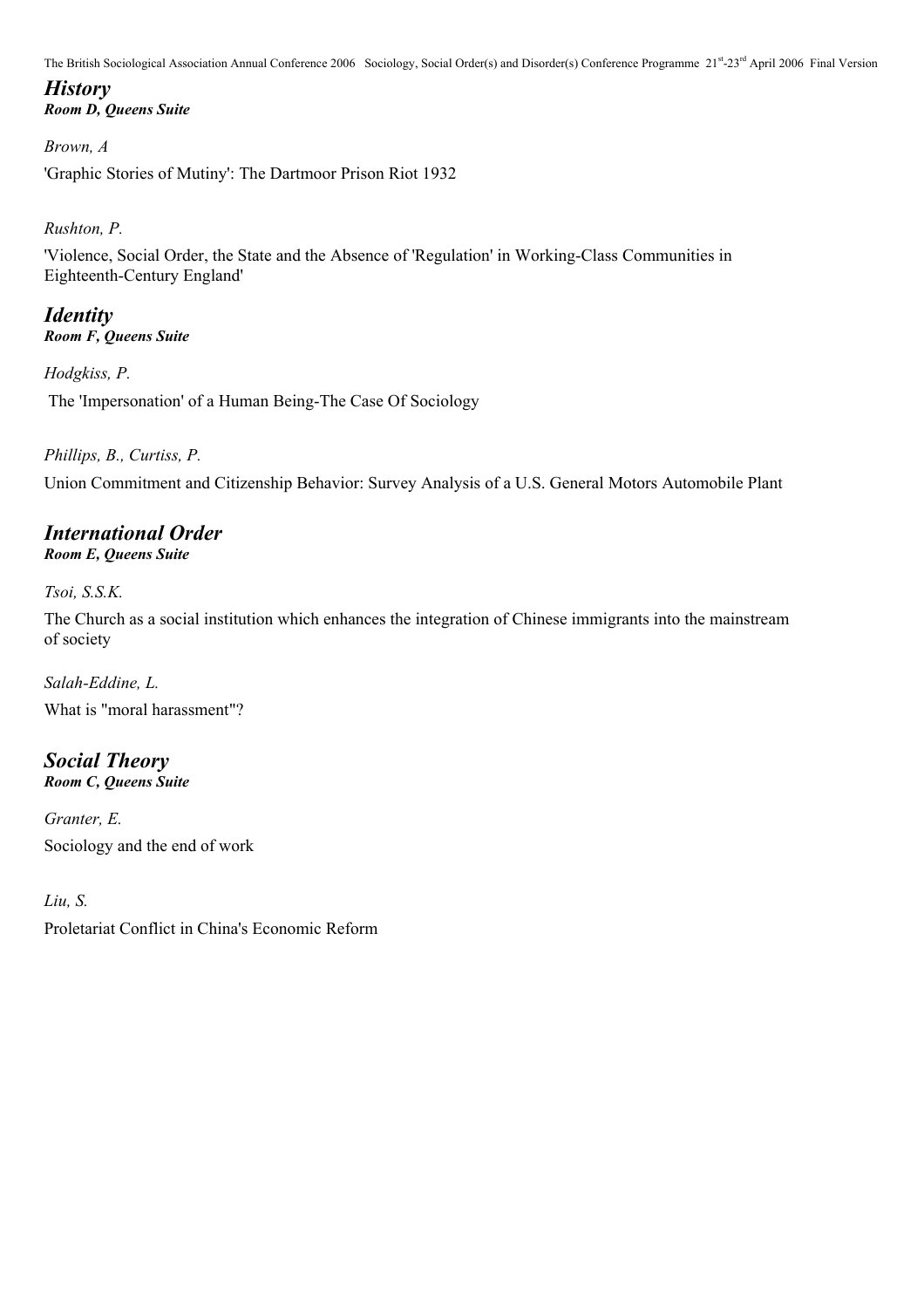# Friday the 21 April 2006 at 16.20 - 17.20

### *Cities/Spaces Room H, Queens Suite*

### *Pettinger, L.*

'Artworld' Economies: Informal markets and social networks in music production

### *Watt, P.*

Tough jobs and good jobs: employment contradictions among immigrant hotel workers in Toronto

### *Citizenship Room I, Queens Suite*

*Hall, T., Coffey, A., Lashua, B.*

Changing places: the ordering of locality and biography among young people in transforming communities

### *Brace, E.*

The influence of institutional processes on the sexual subjectivity of women who have learning disabilities

### *Crime*

*Room B, Queens Suite*

*Innes, M.*

Presence in absence: on false allegations, collective memories, and the symbolic construction of crime in urban order

#### *Culture Room A, Queens Suite*

*Rettie, R.*

The social ordering of mobile phone communication

*Bivens, R.K.* The future of broadcasting: new technology and the production of news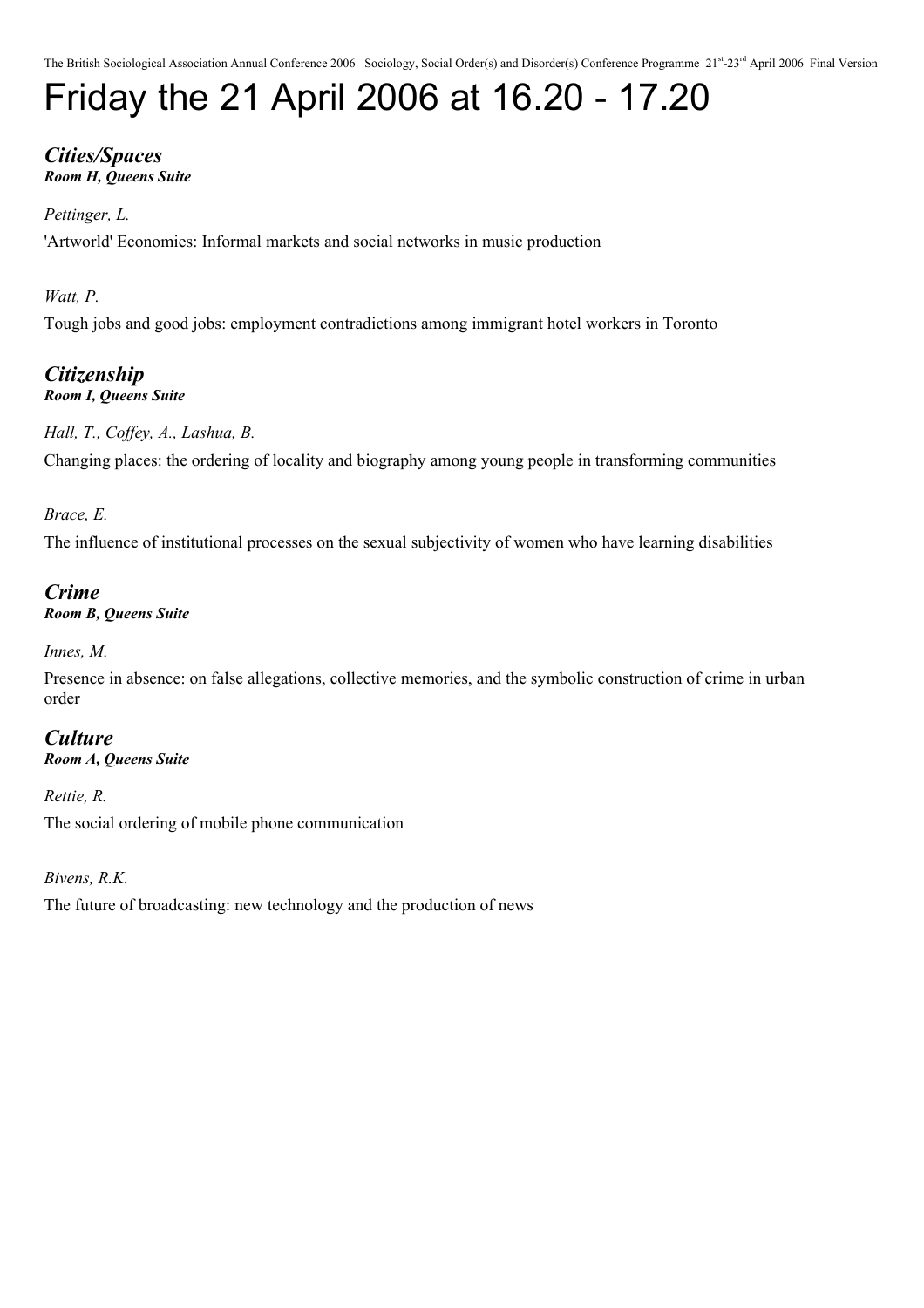### *Gender/Sexuality Room G, Queens Suite*

*Shoveller J.A., Chabot C., Johnson J.L.* "Ageing out": When policy and social orders clash with the "disordered" realities of young mothers

*Hamilton, S.A.*

Talking to single fathers: reflections on unpacking contemporary masculinities

*Watt, L., Elliot, M., Olsen, W., Fenwick, K.* Attitudes towards relationships within the 18-30 age group

*History Room D, Queens Suite*

*Wall, C., Strangleman, T., Jefferys, S., Kirk, J., Martin, J.*

Order/disorder in the experience and representation of work: a historical study of banking, teaching and railway occupations

*Identity Room F, Queens Suite*

*Fujita, H.* "Face-work" and insider/outsider boundary

*Mitchell, J.D.*

The threat to order of chronic illness: disorder in symptoms, self and social bonds

### *International Order*

*Room E, Queens Suite*

*Berry, M.*

How Television News Journalism Affects Public Understanding of the Israel/Palestine Conflict

*Social Theory Room C, Queens Suite*

*Smith, R., Grimshaw, R.*

Poverty and disadvantage amongst prisoners' families: developing a theoretical understanding of imposed disorder

*Nehring, D.*

Beyond modernisation: Theoretical perspectives on the cultural dimensions of couple relationships in a globalising world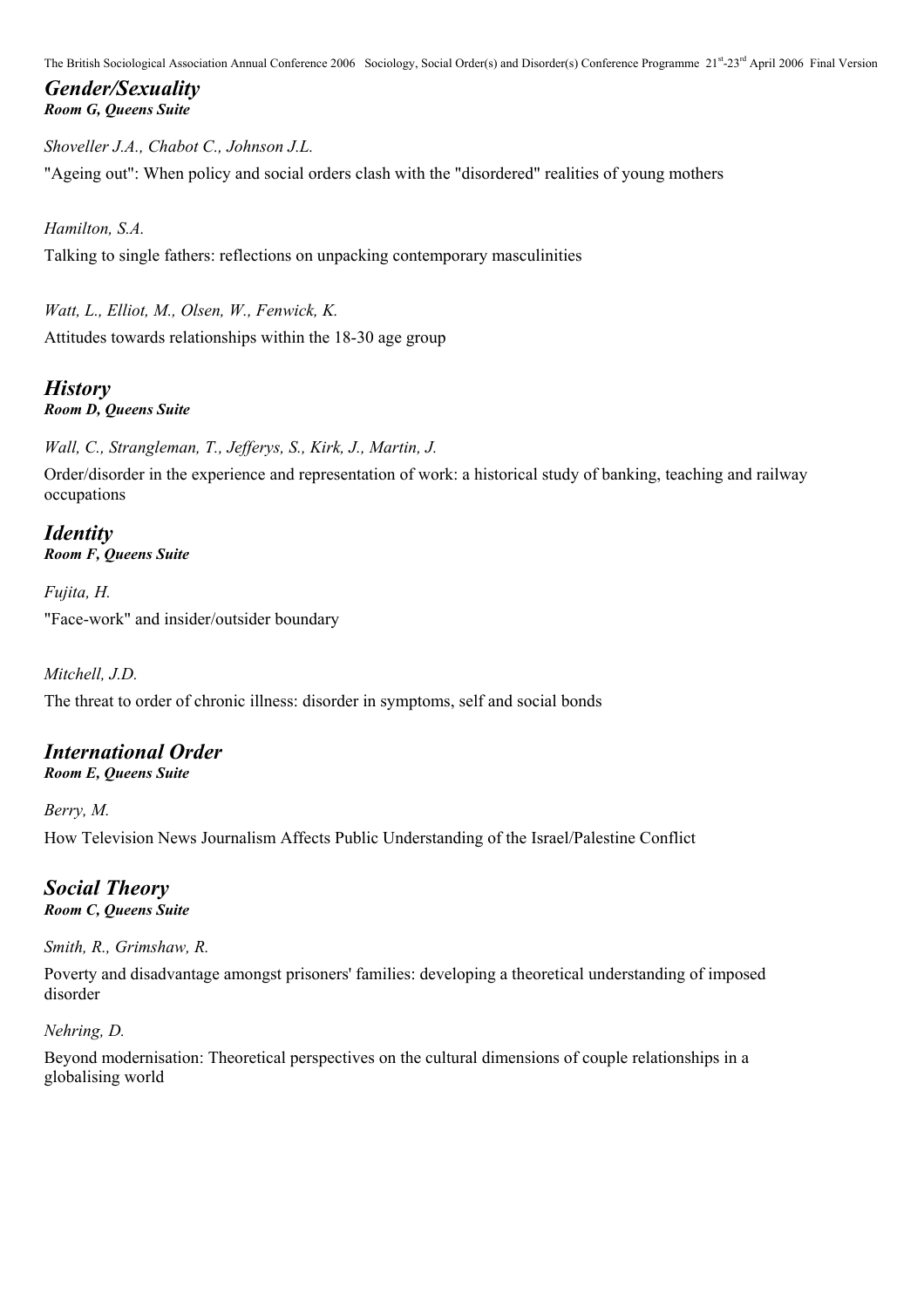### *Postgraduate Workshop (2 of 4)*

### *'This is very much work in progress': Presenting at conferences, and dealing with Professor Ego Room 1, Exhibition Area*

Dr Alan Aldridge, Reader in the Sociology of Culture at The University of Nottingham, will deliver a session about presenting at conferences.

Alan will offer essential tips and advice about presenting conference papers. In particular, the character of 'Professor Ego' - the one who seems ready if not eager to catch presenters out or to find the question you don't know the answer to - will be introduced, alongside helpful strategies for managing such a presence in the

### Friday the 21 April 2006 at 17.30 - 18.30

*Plenary Auditorium*

*Jock Young*

Crossing the Borderline: order and disorder in late modernity

### Friday the 21 April 2006 at 18.30 - 19.00

*Screening of the new BSA Sociology DVD*

*Auditorium*

Screening of the new BSA Sociology DVD. Co-producers Tony Grace and Paul Littlewood will be in attendance.

### Friday the 21 April 2006 at 19.30

#### *Thai/Indian Buffet welcome dinner The Cairn Hotel, Ripon Road, Harrogate*

The Thai/Indian Buffet welcome dinner will take place at 19.30 in The Cairn Hotel, Ripon Road, Harrogate.

Admittance to the welcome dinner is on presentation of a dinner voucher on arrival at the Cairn Hotel. The Friday dinner must have been pre-booked by no later than Friday 14th April 2006. Delegates, who pre booked the dinner, will be issued with a dinner voucher when they register for the conference.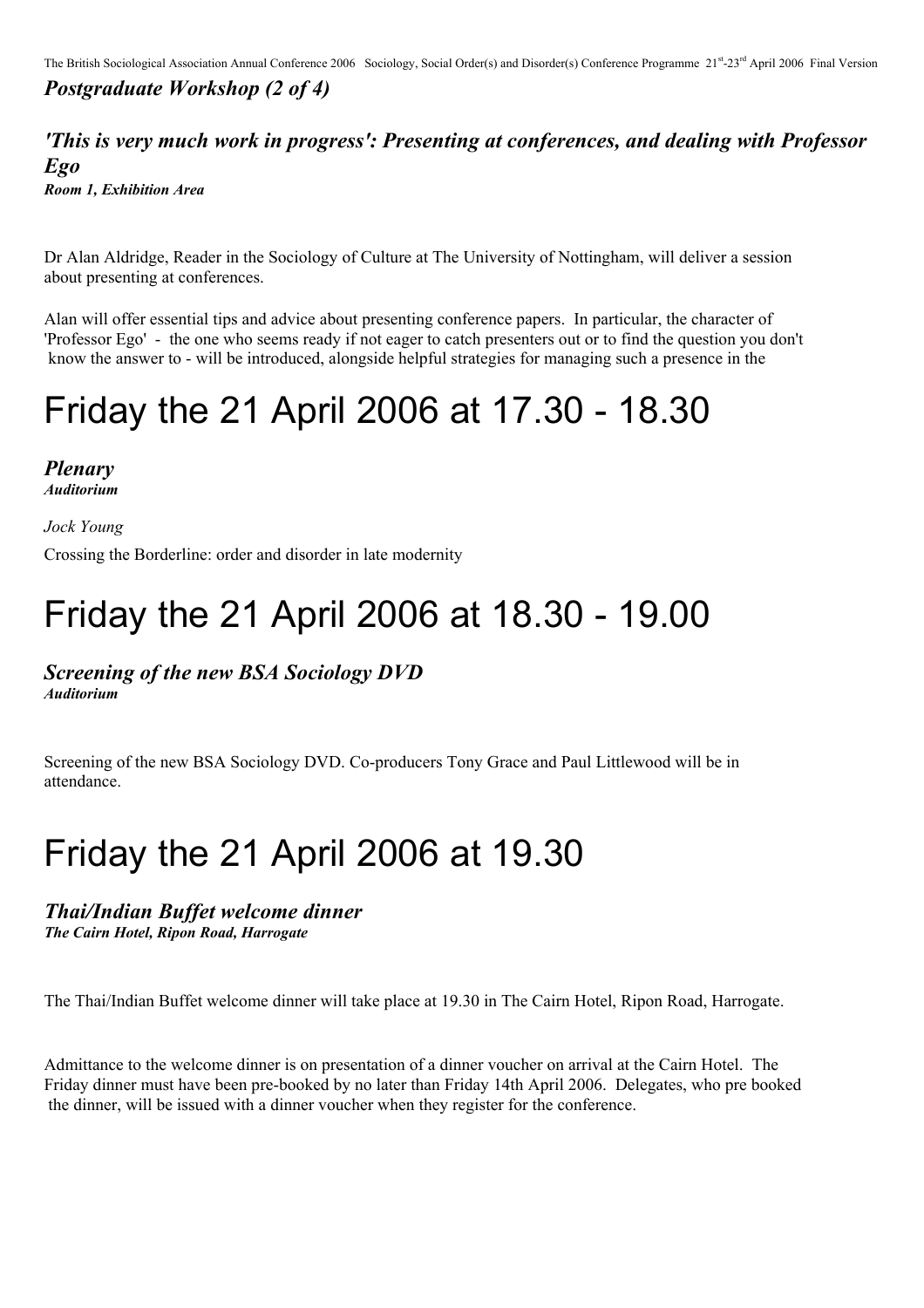## Friday the 21 April 2006 at 21.30

### *Disco The Cairn Hotel, Ripon Road, Harrogate*

There will be a disco at 21.30 after dinner Friday at The Cairn Hotel, Ripon Road, Harrogate that all delegates are very welcome to attend.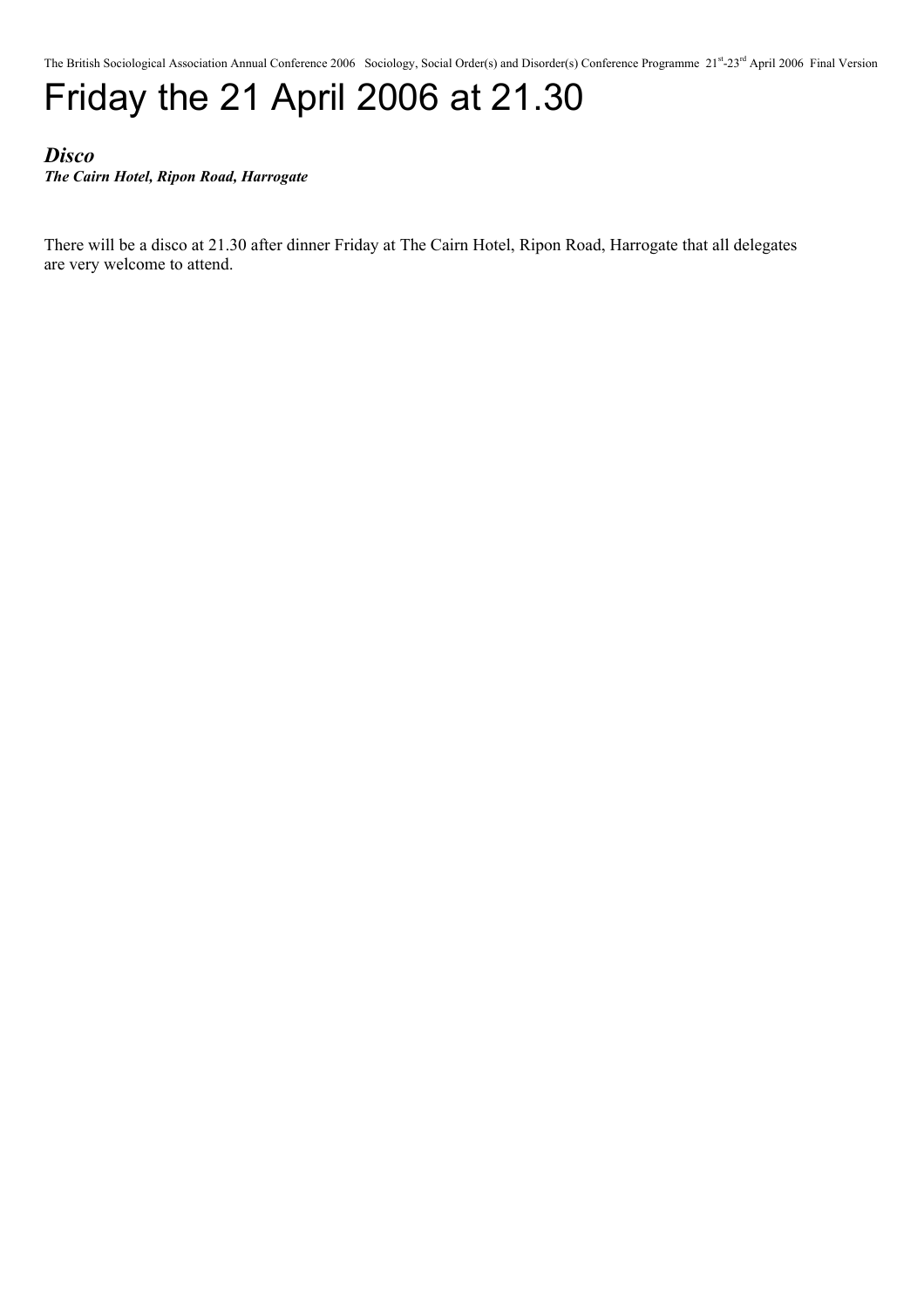# Saturday the 22 April 2006 at 09.00 - 10.00

### *Cities/Spaces Room H, Queens Suite*

### *Crisp, R.*

Understanding worklessness in post-industrial spaces: An exploration of the experience of jobless older men living on a council-run overspill estate

### *Walls, S.*

"Are You Being Served?" The Emotional and Aesthetic Labour of Male Retail Staff

### *Citizenship Room I, Queens Suite*

### *McFerran, C., Standing, K.*

"We do not treat asylum-seeking children well in this country" - The case of dependant children in Merseyside: citizenship, social inequality & disorderly lives

*Cederberg, M.*

"Good migrants and bad migrants: the management of difference"

### *Crime Room B, Queens Suite*

*Green, G., Morente, F., Barroso, I., Davison, C.*

Responses to youth offending in Spain and England - developing a model for the comparative analysis of a range of experiences

### *Luger, L.*

Enhancing cultural competence in dealing with people with drug problems

### *Culture*

### *Room A, Queens Suite*

### *Rozanova, J.*

Newspaper portrayals of health and illness among Canadian seniors: who ages healthily and at what cost?

### *Griffin, B.L.*

Videotapes for health: the performance of medical power

*Oliver, J., Murray, P.* 'Artfull: Public Policy, Evidence and Culture'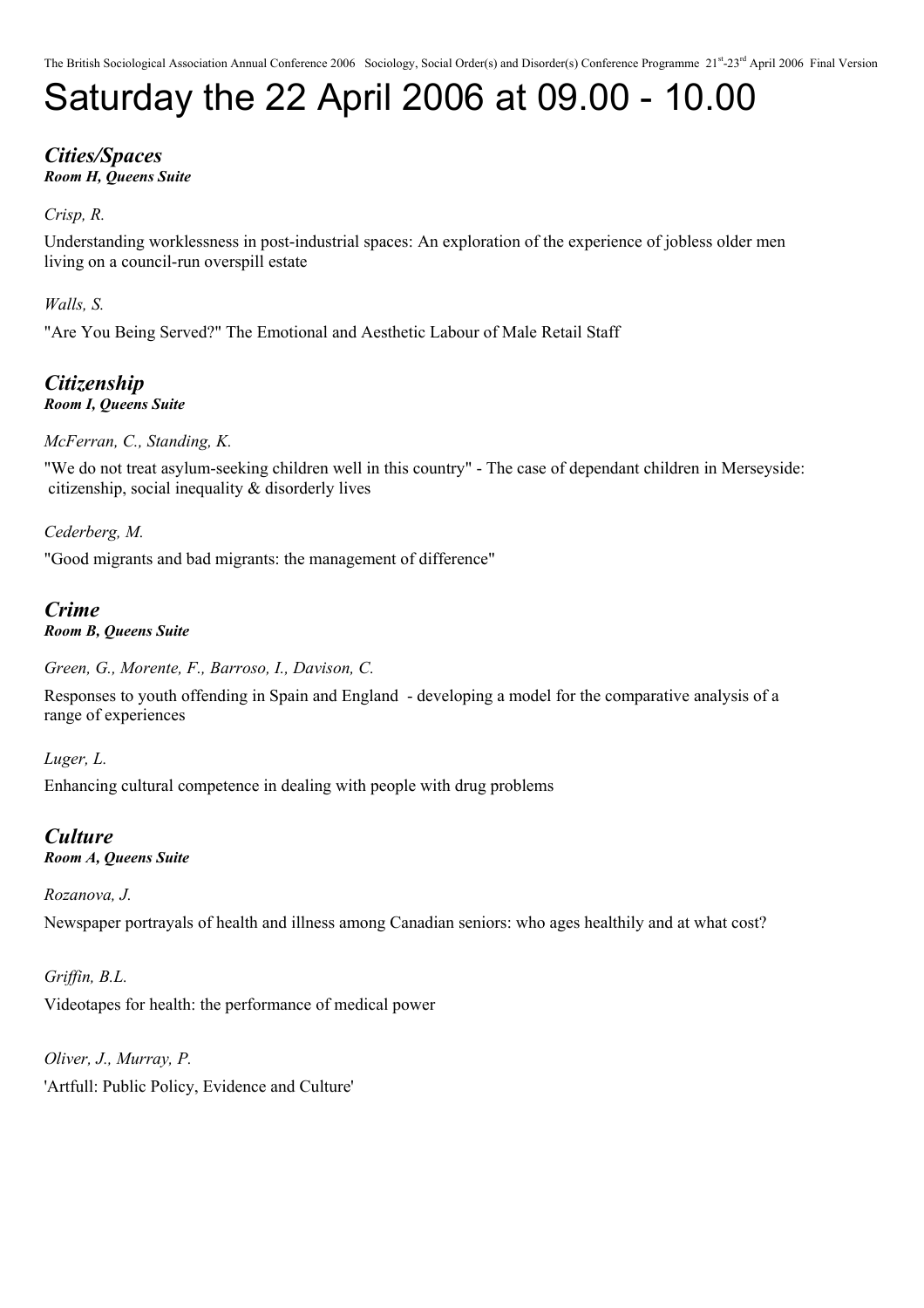### *Gender/Sexuality Room G, Queens Suite*

*Monro, S.* Ordering sexuality: new institutionalism and equalities work in local government

### *Smart, C., Shipman, B., Mason, J.*

"Your friends sort of jibed about you being married": Complexities of exclusion and inclusion for same-sex couples

### *Researching Room E, Queens Suite*

*Lashua, B., Hall, T., Coffey, A.* Bring the noise: 'Soundscape' in the context of recorded interviews

*Watson, M., Shove, E.* The uneven re-ordering of amateur photography

#### *Risk, Safety and Justice Room D, Queens Suite*

*Crabbe, T., Woodhouse, D.* Contesting respect; mutual respect, Positive Futures and the cultural intermediary

### *Chowdhury, S.*

Restorative justice for Juvenile Delinquency: Explaining consensus and conflict

### *Social Theory*

*Room C, Queens Suite*

*Yuill, C.* Disordered health - Marx, labour power and theorising health inequalities.

### *Brown, S.*

Restoring Order After Murder: The Science, the Soul and the Watertight Case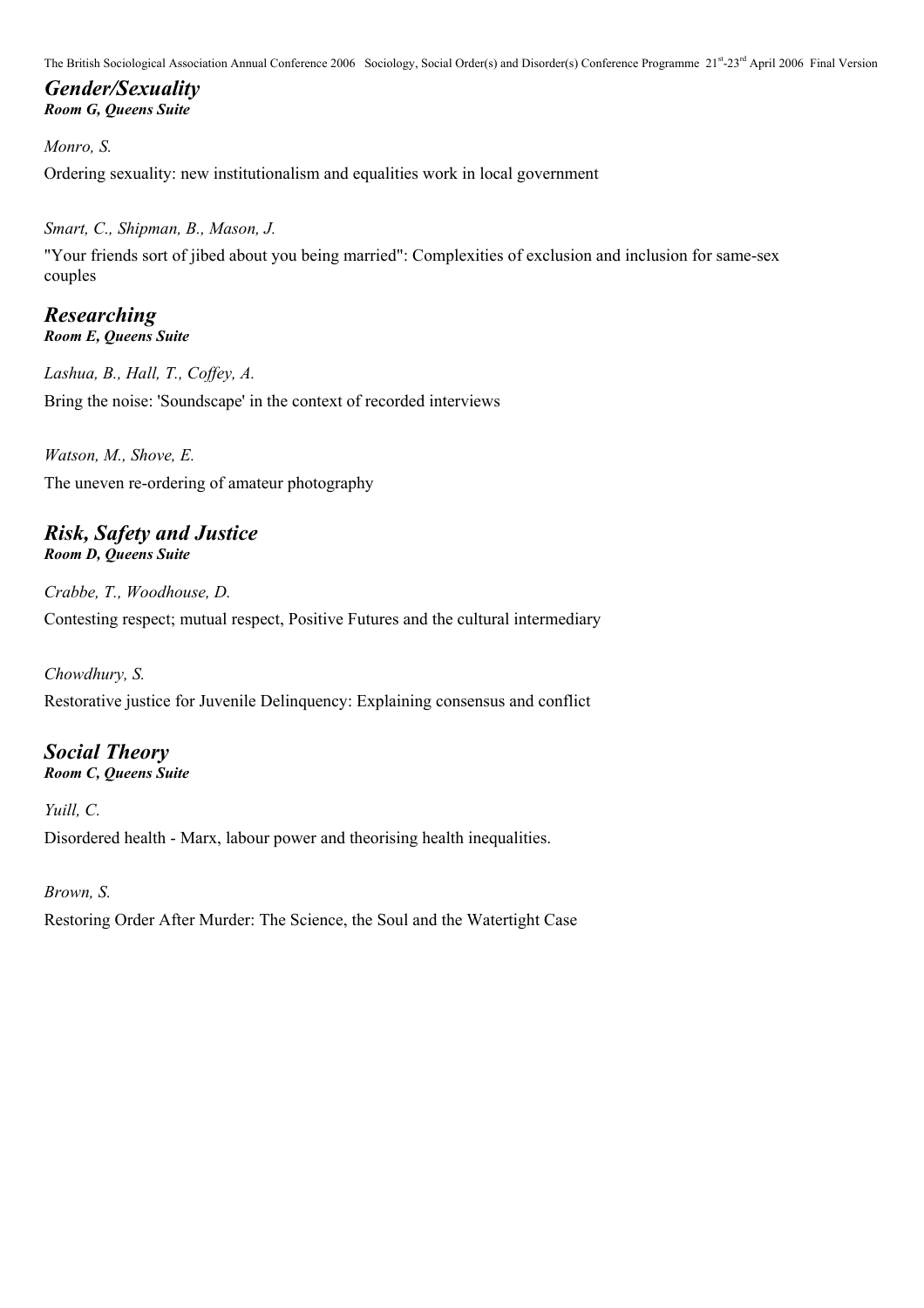# Saturday the 22 April 2006 at 10.30 - 11.30

### *Cities/Spaces Room H, Queens Suite*

*James, L., Wattis, L.* Ordered work, disordered families: the consequences of combining work and care

*Henderson, B., Strangleman, T.* Social order(s), disorder(s), and last orders: the work, life and death of an English brewery

*Citizenship Room I, Queens Suite*

*Elzailaee, S.* Order and Disorder: Highly Qualified and Unemployed

*Larsen, J.A.* The micro sociology of discrimination: overseas nurses' experiences

*Crime Room B, Queens Suite*

*Ray, L.* Legislating Emotion - Hate Crime, Power and Difference

*Talbot, D.* Concepts of disorder and social differentiation in the regulation of nightlife

*Culture Room A, Queens Suite*

*Halford, S., Dyb, K., Lotherington, A.T., Obstfelder, A.*

Re/Orderings of Medical and Nursing Work: new technologies and the disruption of professional, organizational and spatial relations

*Abou shady, R.* Communication technology and societies developing

### *He, T.*

Language Usage and Legitimacy in the Online LGBT Community of Spiteful Tots: A Case Study of Online Communal Linguistic Order in Taiwan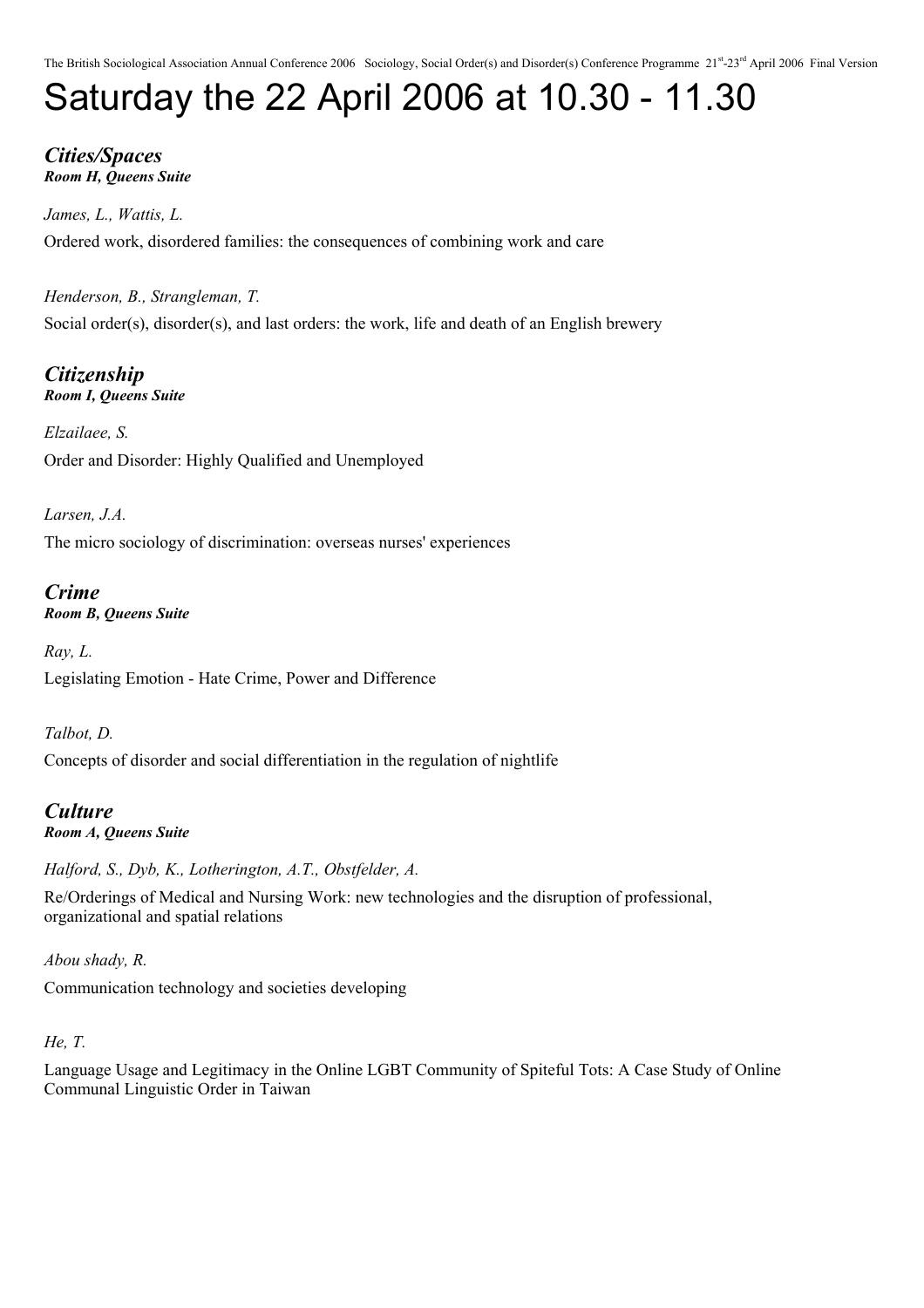### *Gender/Sexuality Room G, Queens Suite*

*Marshall, B.L.* Manufacturing disorder: managing the body in the sexual dysfunction 'epidemic'

### *Gooldin, S.*

Social (dis)order, bodily (dis)order, and the construction of anorexia as a 'patho-normal' condition 1970s-1990s

### *Identity Room F, Queens Suite*

*Kramer, A-M.* Identities in transformation? The amniocentesis debate in Poland

*Holdsworth, J.* Disorderly Orders: narratives of lost normality in Ukraine

*Researching Room E, Queens Suite*

*Demir, I.* Maintaining Social Order in Science

*Clarke, G.* Art in disordered times: 'Out of Chaos'

### *Risk, Safety and Justice Room D, Queens Suite*

*Rafnsdóttir, G.L., Sigurvinsdóttir, L.R.* All-seeing eye in the world of the stranger On surveillance in the wake of 9/11

*Freestone, M., Evans, C., Manning, N.*

Where order and disorder meet: risk and trust in the new Dangerous and Severe Personality Disorder pilot programme

*Social Theory Room C, Queens Suite*

*Heeney, C.* Privacy, the Census and the Trust Gap: The Role of Liberal Political Theory

### *Whimster, S.*

Max Weber's economics of society (Sozialökonomik). A neglected contribution to economic sociology and the problem of the capitalistic "order"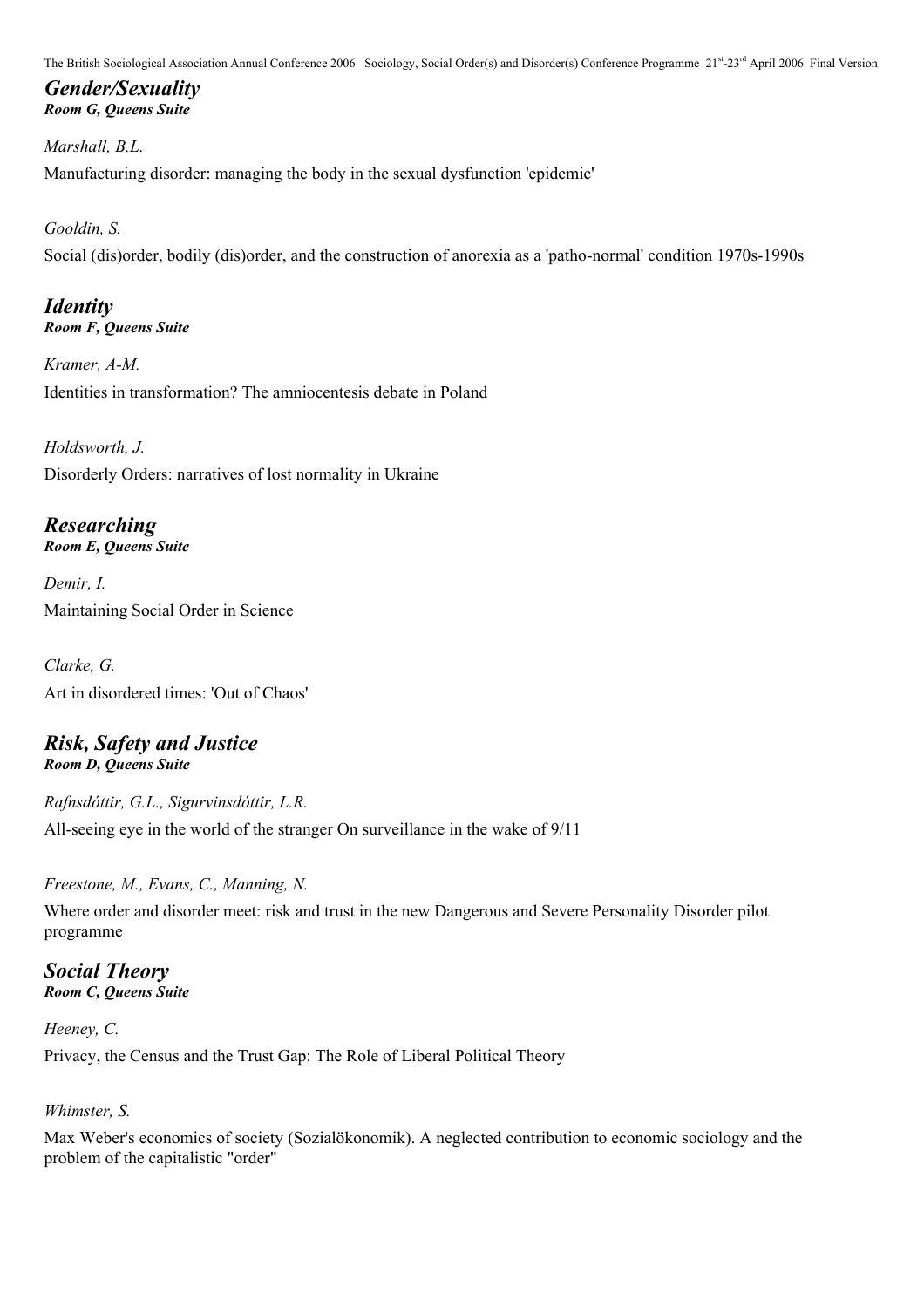*Postgraduate Workshop (3 of 4) Personal reflections on the PhD journey Room 1, Exhibition Area*

In this session, Ms Emma Christie (Robert Gordon University) will speak to us about her recent experience of the PhD process. In particular Emma will focus on how she handled the final stages of writing up and how to prepare for the Viva. There will also be an opportunity for participants to ask questions and to discuss the trials and tribulations of the PhD journey with each other.

### *Media Workshop: How to Develop Ideas for Programmes or Series on Radio / TV Room 2, Exhibition Area*

Have you ever sat watching a TV or radio programme and thought 'My research would make abetter programme than this!' So how do you turn thoughts such as these into a reality?

In this workshop, Ivor Gaber, who has experience as an in-house and independent producer in radio and TV, will explain how the system works and how you might be able to turn your research project into a broadcast programme or even series.

Professor Ivor Gaber, Emeritus Professor of Broadcast Journalism, Goldsmiths College University of London. Ivor Gaber, who combines the roles of academic, journalist and media consultant.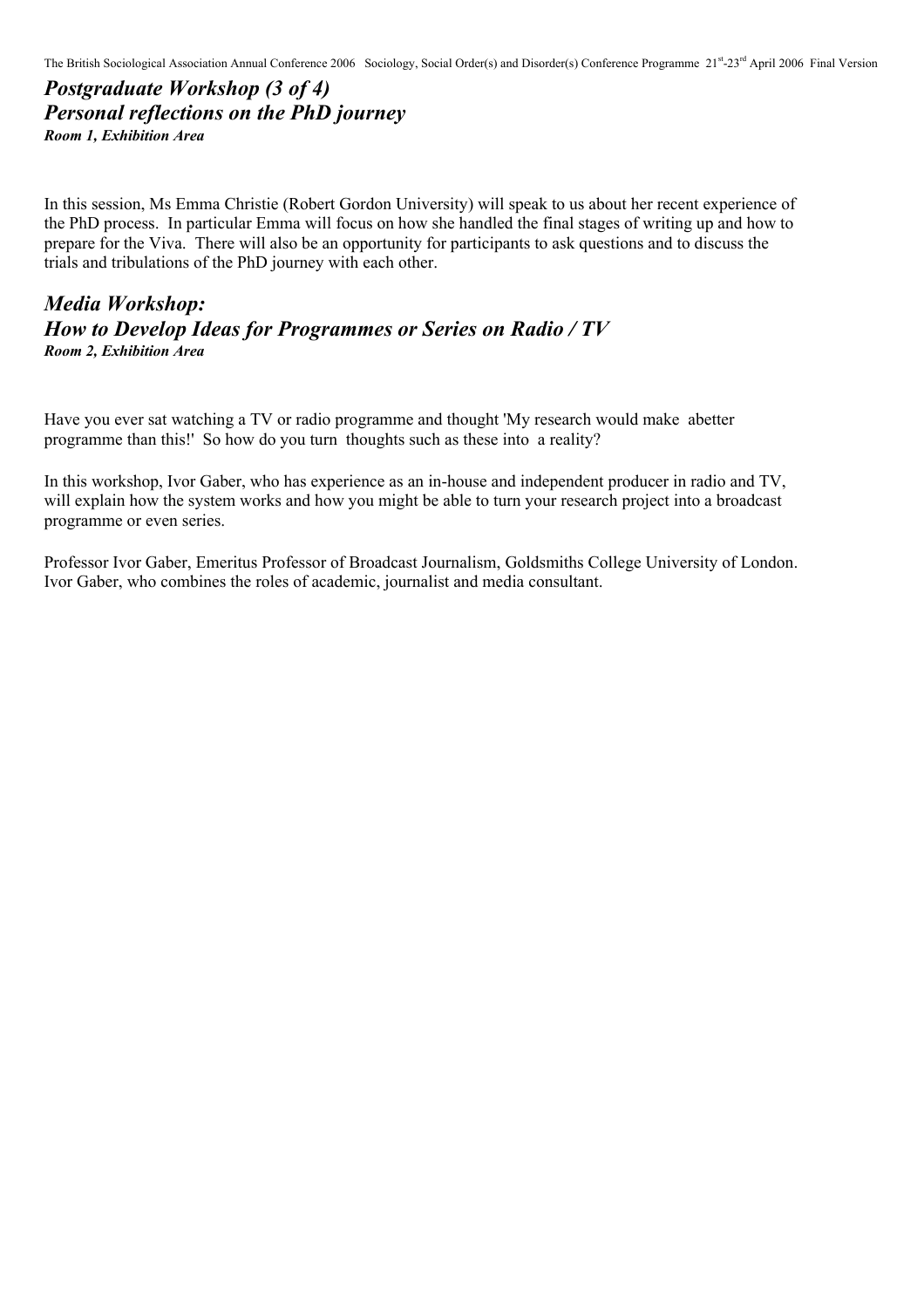# Saturday the 22 April 2006 at 11.40 - 12.40

### *Meet the SOCIOLOGY Editorial Team: 'All you ever wanted to know about the editorial process at Sociology but were afraid to ask'*

#### *Room 2, Exhibition Area*

The editors of Sociology, Catherine Pope and Graham Crow, would like to invite you to this session about how the journal is run. This session will be of interest to individuals who submit to the journal as well as those who would like to volunteer on one. Topics covered will include:

- 1. How Sociology is run
- 2. The career of a successful paper
- Introduction to Manuscript Central
- Submitting your paper (e submission, pdf conversion, anonymisation,
- Correspondence)
- The review process (from the editors' perspective)
- Copyediting (how you can make editors' lives easier)
- Final publication (in Sociology or elsewhere)
- 3. The editorial
- 4. Special issues of the journal
- 5. Different formats article, review, research notes
- 6. Questions and discussion

In 2007, there will be a 40th anniversary edition of the journal – 'Sociology and its Public Face(s)'. Guest editors John Holmwood and Sue Scott will be present at the above session to answer questions from potential contributors.

#### *Cities/Spaces Room H, Queens Suite*

*Fincham, B.*

"... taxi drivers and bus drivers hate us don't they, they really do" - Bicycle messengers in the city

*Giorgi, A.*

Garbage can order. A case study on a problematic green public urban area

### *Citizenship*

*Room I, Queens Suite*

#### *Calvo, K.*

Becoming rights warriors: explaining the political strategizing of the Spanish gay and lesbian movement

#### *Kyparissis, D.*

Becoming a social movement activist. Socio-political continuity and family values in the process of the formation of activists' identities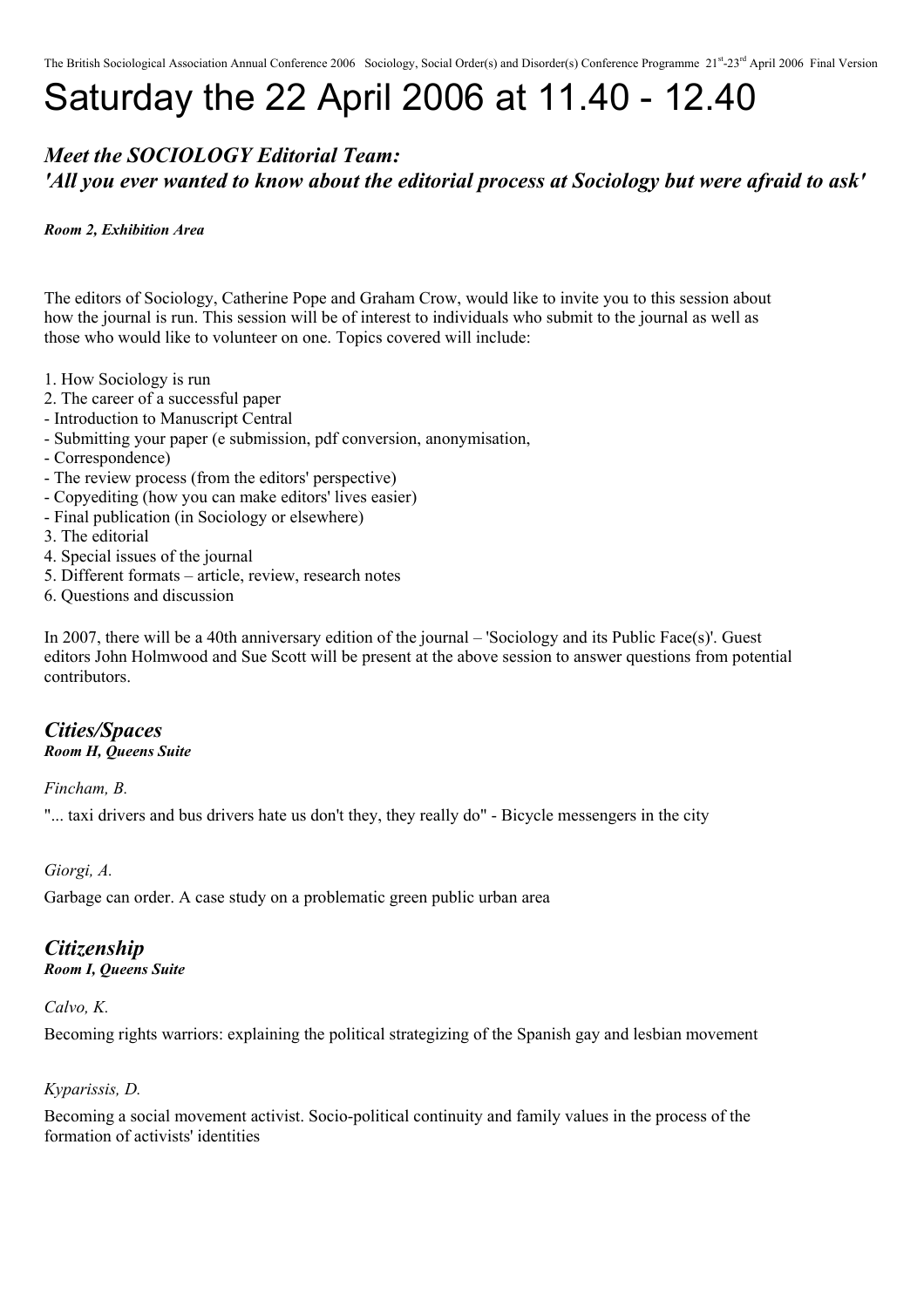### *Crime Room B, Queens Suite*

*Radford, J., Harne, L., Trotter, J.* Disabling practices - agency responses to disabled women's experiences of domestic violence

*Friel, J.*

The Order Behind the Chaos: Dependency Drug-use and the 'Cycle of Favours'

### *Culture*

*Room A, Queens Suite*

*Elsley, S.* The autonomous child: fact or fiction?

*Simpson, R.* 'Defying Nature'?: Contemporary Discourses around Delayed Childbearing and Childlessness in Britain

*Birenbaum-Carmeli, D.* On the Social Making of Sense: Social Order Facing Reproductive Technologies

### *Gender/Sexuality Room G, Queens Suite*

*Pahl, R., Pevalin, D.J., Spencer, E.* Friendships over the life course

*Brooks, R.* Friends, peers and higher education: the 'ordering' of student relationships

*Identity Room F, Queens Suite*

*Forrester-Jones, R., Barnes, A.*

On being a girlfriend not a patient: the quest for an acceptable identity amongst people diagnosed with a severe mental illness

*McNaughton, C.* Disordered transitions - disordered identities? Negotiating with negative situations over the life course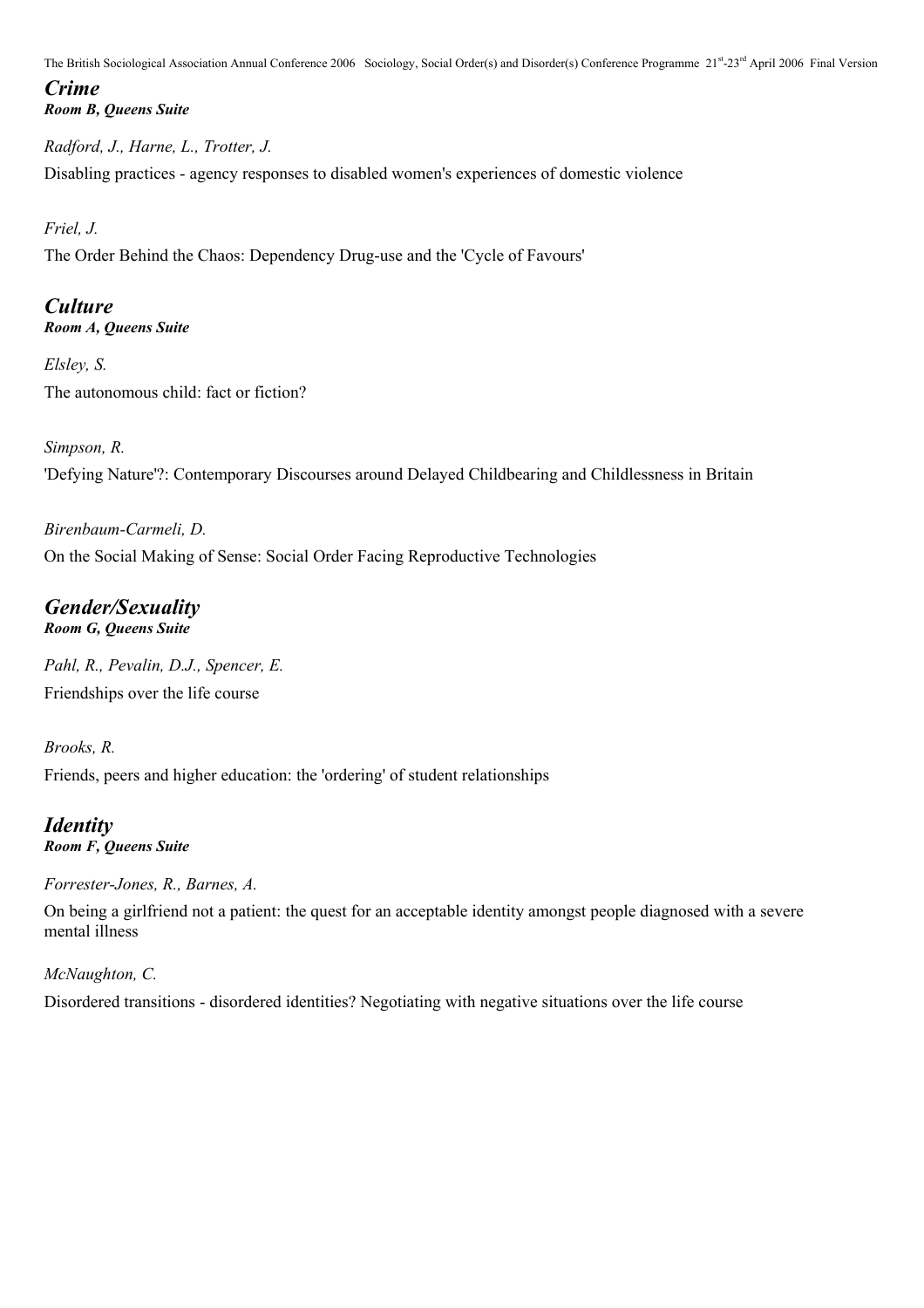*Researching Room E, Queens Suite*

### *Abbas, A., Moore, J.*

New cultural events: familiar "orders"? Exploring the impact of a new AV (audio-visual) Festival in North East England

*Hillyard, S.*

Rural disharmonies: conflict and cooperation in the English Rural Village

### *Risk, Safety and Justice*

*Room D, Queens Suite*

*Butler, C.*

Illusions of Order and Control: Socio-Environmental Issues, Risk Methodologies and the Pursuit of Certainty

### *Shearn, P.A.*

Workforce participation in the management of occupational health and safety: workplace perspectives on worker participation in decision making and risk management

### *Social Theory Room C, Queens Suite*

*Cruickshank, J.* Post-positivist sociology contra philosophy?

*Brosnan, C.*

Continuity and change in the uncertainty of medical education and medical knowledge

## Saturday the 22 April 2006 at 11.40 - 12.40

### *Food Study Group Stream Room 1, Exhibition Area*

*Bishop, L.*

Have it your way: food, choice and neo-liberalism

*Haeney, J.*

Ordered/disordered inter-generational food memories and practices in relation to Marx's theories of alienation and commodity fetishism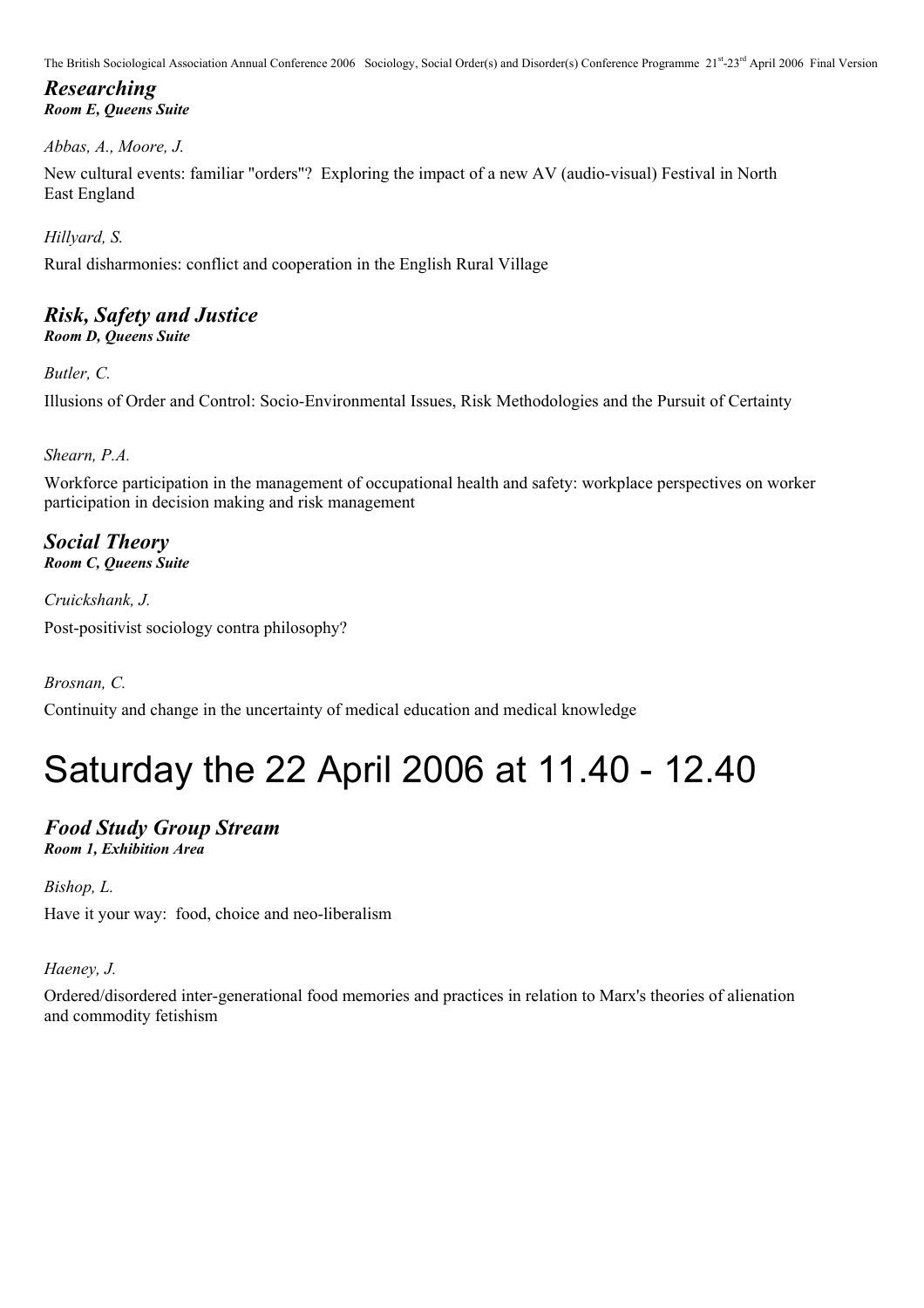## Saturday the 22 April 2006 at 12.40 - 13.50

*Lunch Exhibition Area*

All registered delegates can collect their packed lunch from the Exhibition area. Your conference badge must be worn at all times for security reasons and for lunch provision. To avoid queues delegates are encouraged to make use of the full range of opening hours. Special dietary requirements (including vegetarian and vegan) have all been pre-booked.

*Food Study Group Room 1, Exhibition Area*

Food Study Group AGM

### *Meet the Author Session Room 2, Exhibition Area*

Andrew Sayer (Lancaster University) will be available over the lunch break to talk to delegates about his book, The Moral Significance of Class: Cambridge (published by Cambridge University Press, 2005). Please go and talk to Andrew during the lunch break, Saturday. All delegates welcome.

The Moral Significance of Class analyses the moral aspects of people's experience of class inequalities. Class affects not only our material wealth but our access to things, relationships, and practices which we have reason to value, including the respect and esteem of others, and hence our sense of self-worth. Yet contemporary culture is increasingly 'in denial' about class, finding it embarrassing to acknowledge, even though it is often obvious. By drawing upon concepts from moral philosophy and social theory, particularly the work of Pierre Bourdieu, and applying them to empirical studies of class, this book shows how people are valued in a context in which their life-chances and achievements are objectively affected by the lottery of birth class, and by forces which have little to do with their moral and other qualities.

It shows how the habitus includes ethical dispositions, how recognition and processes of economic distribution interact with respect to class, and how the 'struggles of the social field' are not only about power but about how to live. It goes on to explore key moral and immoral sentiments and responses associated with class, such as pride, shame, compassion, sense of injustice, resentment, contempt and othering, condescension and deference, and how they play out in interactions between classes and in folk explanations of class. In so doing, The Moral Significance of Class counteracts alienated conceptions of moral concern prevalent in sociology and shows why and how inequalities matter to people.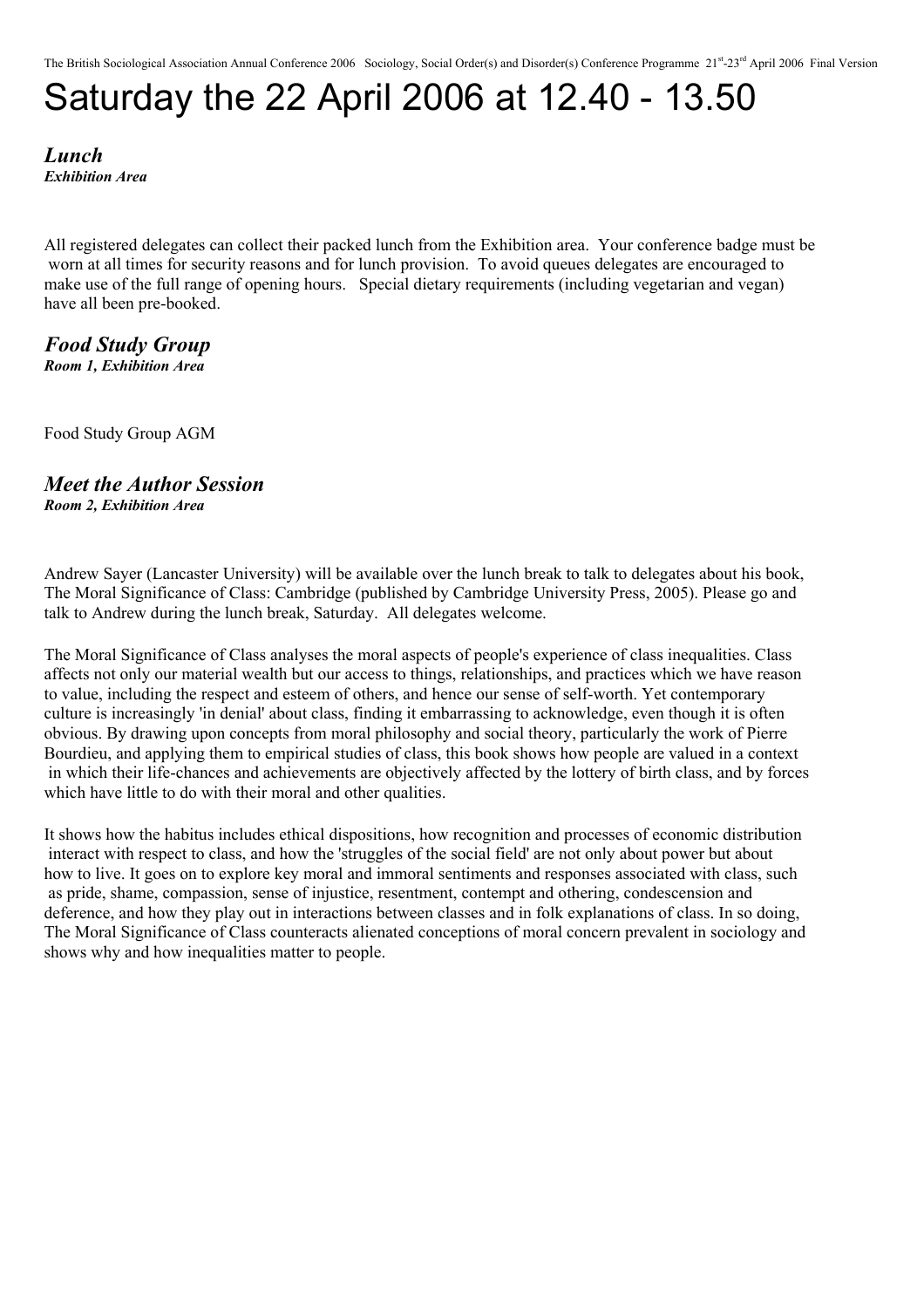# Saturday the 22 April 2006 at 13.15 - 13.45

*Sociology For All? 'Meet and Greet' BSA Display - Exhibition Area*

#### SOCIOLOGY FOR ALL?

- \* Sociologists come in all shapes and sizes.
- \* Not all have permanent associations with the academy.
- \* How can the BSA support all sociologists?

We are a fledgling (as yet un-named) group of sociologists situated largely outside academia. Our aims and objectives are:

- To strengthen the idea that we are first and foremost sociologists regardless of our circumstances.
- To raise the profile and status of sociologists working outside the academy.
- To highlight the value of sociological work undertaken beyond an institutional academic context.

- To provide a forum enabling our members' issues and concerns to be represented to the BSA so that appropriate support and recognition is afforded to all.

We would like to hear your views and suggestions about how we can achieve our aims and encourage the BSA to promote a more inclusive community of sociologists. Come and join us!

Facilitators: Julie Cappleman-Morgan, Researcher & Evaluation Officer E-Mail: Julie.pickmol@ntlworld.com

Lynda Nicholson, Research Student E-Mail: l.j.nicholson@lboro.ac.uk

### *Sociology of Media Study Group 'Meet and Greet' BSA Display - Exhibition Area*

Dr Meryl Aldridge (Associate Professor and Reader in the Sociology of News Media, University of Nottingham) will be available to talk to delegates who are interested in finding our more about the Sociology of Media Study Group.

All delegates are welcome to attend.

*Violence Against Women Study Group 'Meet and Greet' BSA Display - Exhibition Area*

Gillian Macdonald and Melanie McCarry, will be available to talk to delegates who are interested in finding our more about the Violence Against Women Study Group.

All delegates are welcome to attend.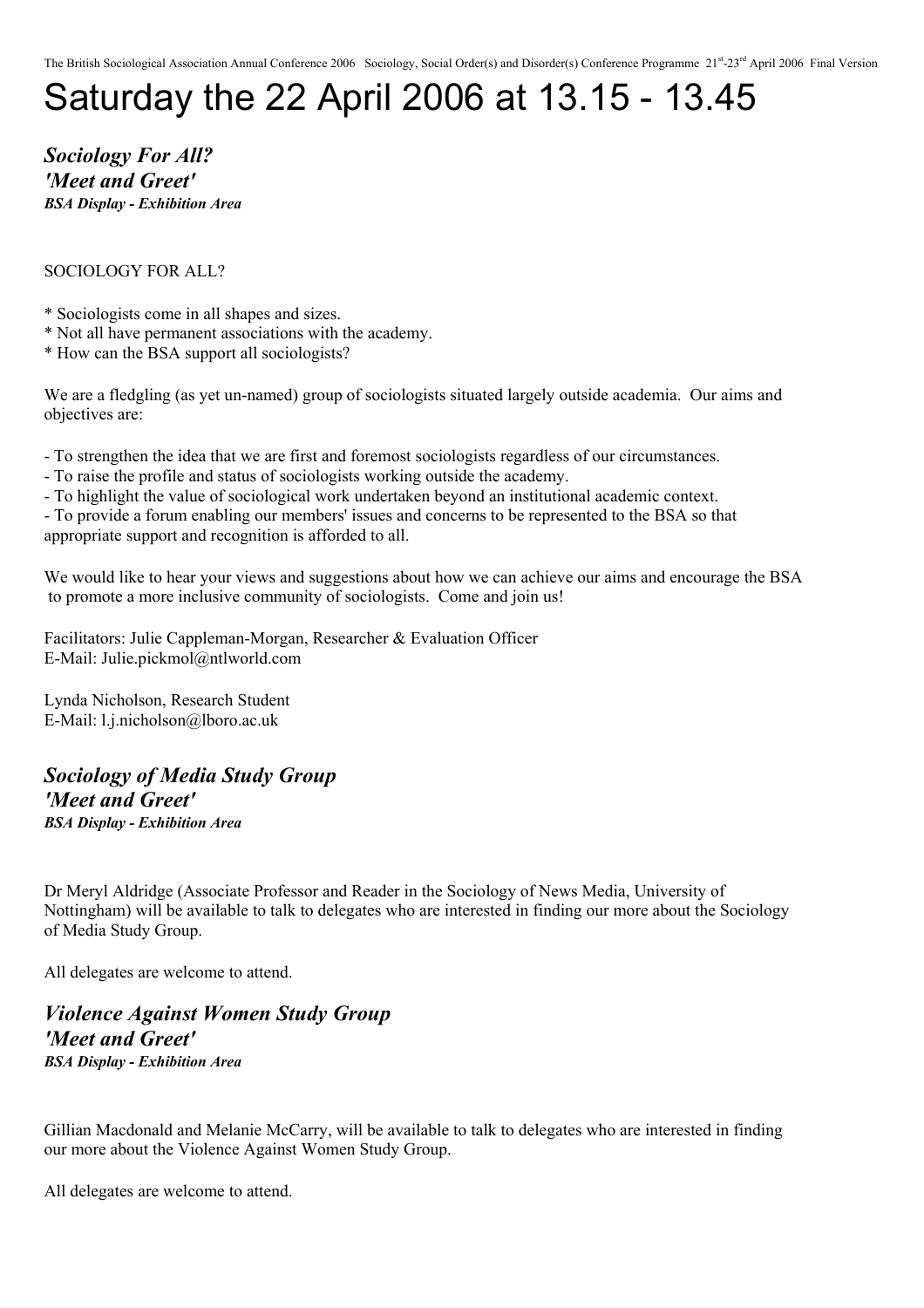# Saturday the 22 April 2006 at 13.30 - 16.10

#### *Researching Students Room D, Queens Suite*

The aim of this study group is to rethink learning and teaching by reconfiguring them as research problems requiring exploration as the epigraph suggests and, crucially, to have students at the centre of a dialogue with each other and with us in addressing these problems. Involving students in researching the student experience could help us appreciate how learning and teaching seems to them and, as Neary and Parker put it, can "have a significant impact on the quality of student learning, as well as giving students a sense of the potential of their subjects" (forthcoming).

We suggest that involving students in research to enhance their learning and appreciation of the subjects they study could add to the renewed interest in pedagogy now developing in part as a consequence of this government, like that of other nations, giving greater emphasis to HE learning and teaching as HE is reconceptualised as a key site for wealth generation in an increasingly global economy. Student involvement could be part of the growing critical response to this re-conceptualisation of learning and teaching (see, for example Ainley and Canaan 2005a, 2005b, Haggis 2003, Jenkins 2004). We take Neary's work with his students, which resulted in them producing a film, 'Universities Plc (FKUC)', which suggests how students can positively subvert government efforts to commodify learning and gain a greater appreciation of their discipline and of the learning process, as an exemplary contribution to this critical response. This film indicates the possibilities of active student engagement in learning—which can, we would argue, encourage us to rethink our teaching.

This study group would be run as a sister group to the Society for Research into Higher Education's Student Experience Network (SEN). Together we would encourage a fruitful interdisciplinary dialogue between lecturers and students in sociology and education about student learning and lecturers' pedagogy to support such learning. Our aim is to address the \$64,000 questions of what do students learn and how can student and lecturer researchers explore this process in order to encourage more critical learning in the future. Following the launch presentations will take place by the following:

*Neary, M.*

Renewing Critical Pedagogy: Popular Education as a Site of Struggle in UK Universities

*Lebeau, Y., Jary, D.*

What Students Say They Learn: the subject identity/identities of sociology students

*David, M.*

Aspects of researching student experiences in higher education: issues of social diversity and the socio-cultural contexts of learning

*Roberts, K.* Sociology and the present-day university student experience in the UK

*Ainley, P.* Students researching students, a proposal

*Canaan, J.E.* Sand in the Machine: Enabling HE Students to Engage Critically with the World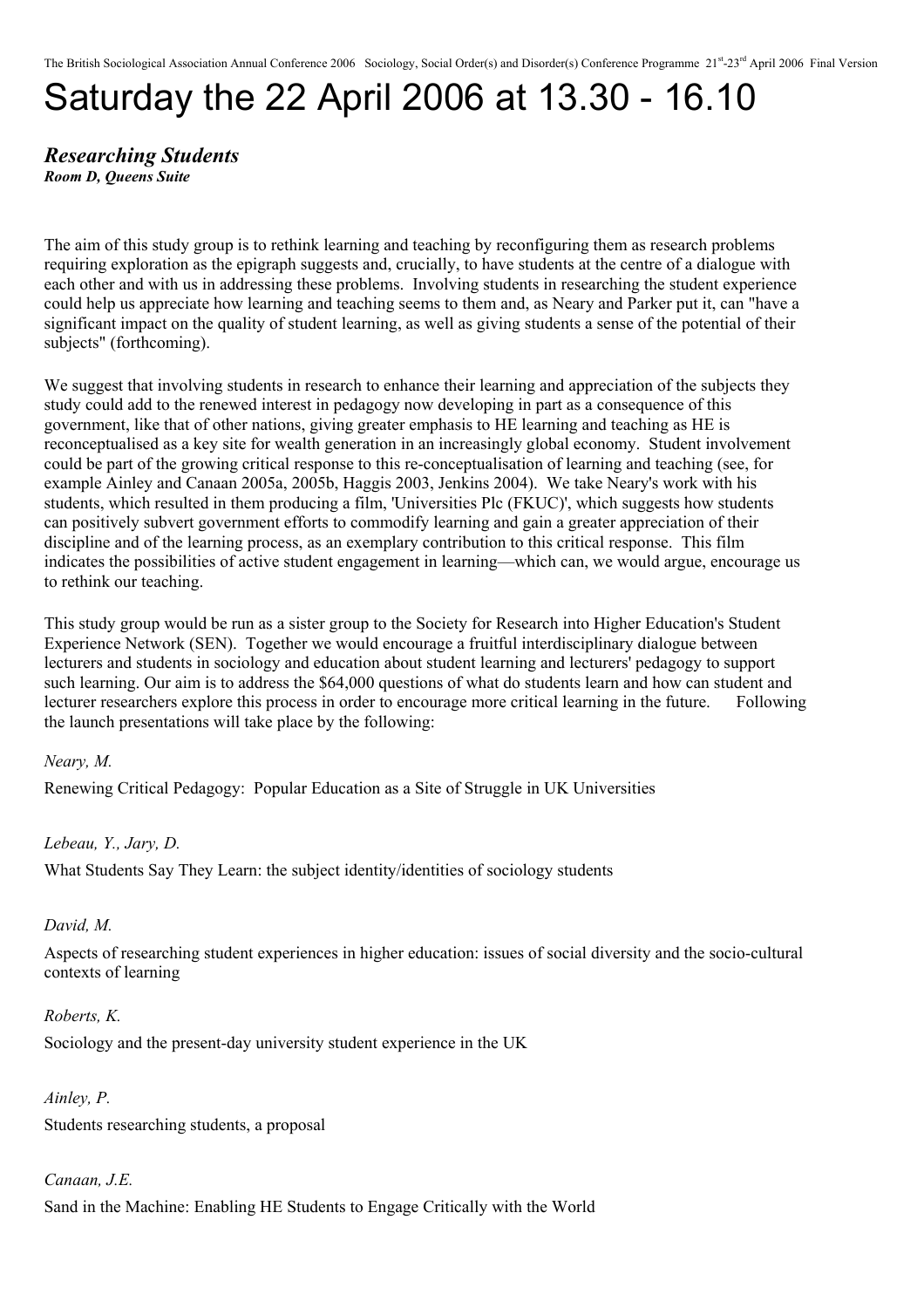# Saturday the 22 April 2006 at 14.00 - 16.10

### *Realism Study Group Stream*

*Room A, Queens Suite*

Realism as a school of social theory argues for a balanced treatment of structure and agency and their interactions. It sees the context, consisting of real historical events and processes, as fundamental to social theory. Neither theory in a vacuum, nor phenomenology as a microscopic study without context, are considered sufficient for realist research. Books published by Cambridge University Press by Sayer and Archer have set out a framework (two are listed below), and further works by Byrne, Lawson, Carter, New, May, and Williams, among others, have explored the contrasts between realism and other schools of thought. This stream examines several themes at the forefront of innovation in realist research. These themes include a novel approach to causality, how emergence occurs, how language and identity are linked, freedom, and subjective well-being. Empirical research on education, happiness, democracy and nursing are presented too. Everyone is welcome to attend the session, and any BSA member can also join the BSA Realism Study Group. The Group has an email list and three one-day meetings each year. To join, contact robert.carter@warwick.ac.uk

Papers in this stream include:

*Byrne, D., Olsen, W., Duggan, S.* Configurational causality - determinism in place of probabilistic cause

*Carter, B.*

Languages, nations and identities: an emergentist approach

*Crinson, I.*

A realist approach to the analysis of qualitative data; what can the subject tell us about the object?: Interpreting the social practice of nursing

*Neff, D., Olsen, W.* Subjective Well-Being Measures and the Underlying Differentiated Reality Among India's People

*Vinnicombe, S.*

A Critical Evaluation of Freedom and Capabilities Across Six Sectors in China.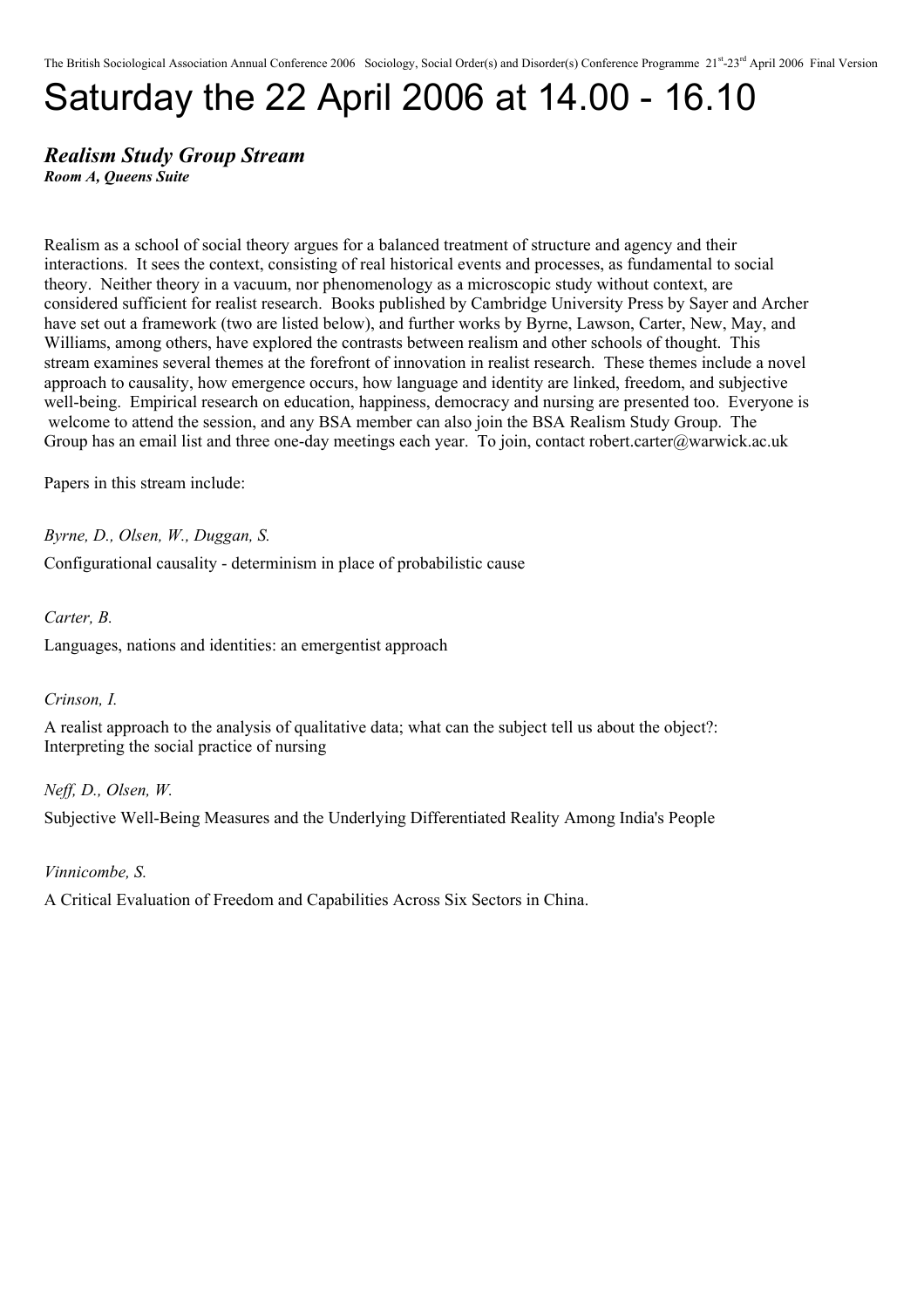### *BSA Youth Study Group: 'Young People, Citizenship and Identity' Room B, Queens Suite*

#### *King, A.D.*

"Be prepared for, y'know, total independence!" Performing aged identities in narratives about the Gap Year

### *Cheetham, M.*

Young People, Sexuality and Relationships: promoting sexual health

*James, N.*

Using Drama Education to rethink Young People's Citizenship

*Rogers, P.*

Public Enemies? The development of a skatepark in Newcastle City Centre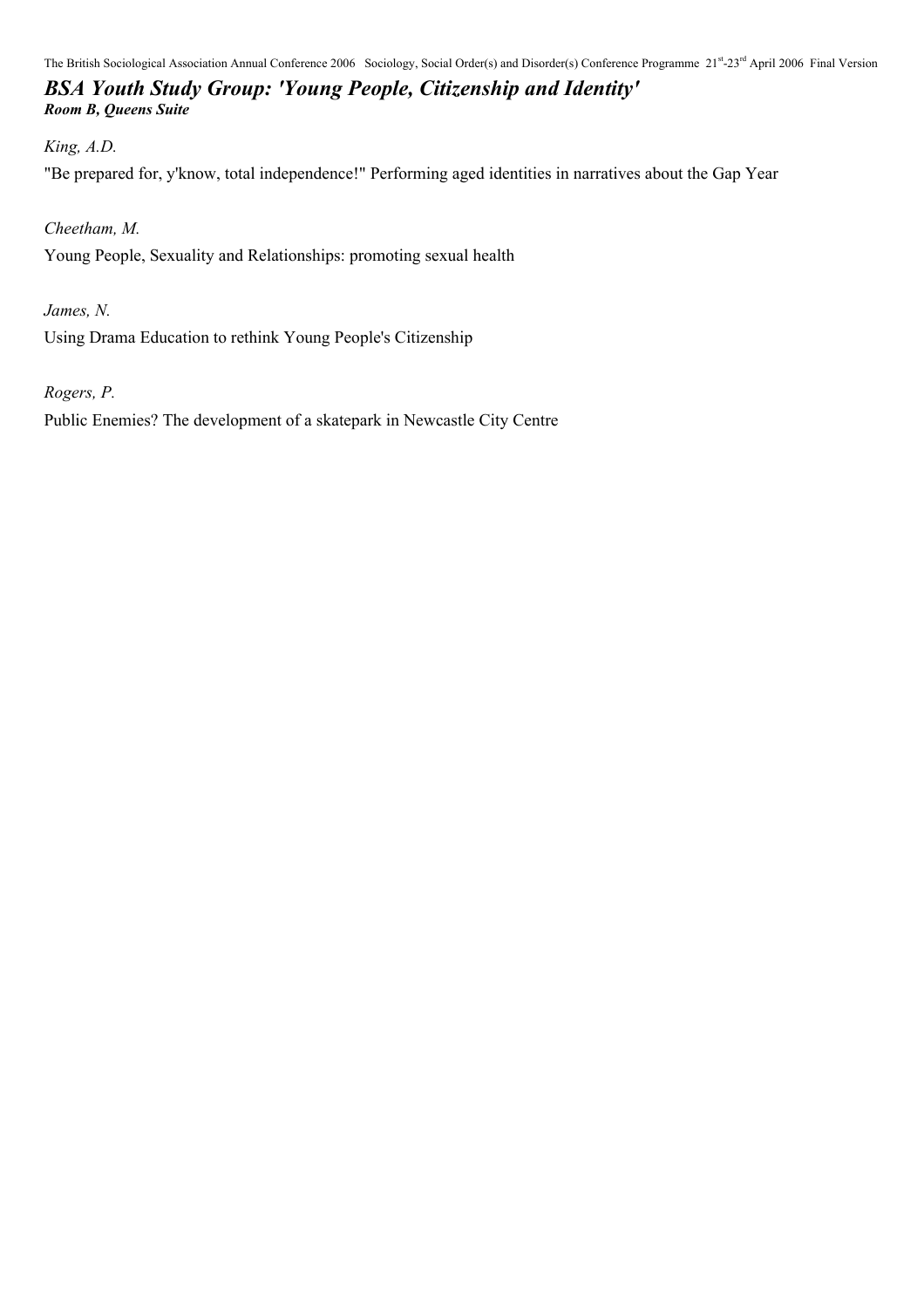# Saturday the 22 April 2006 at 14.00 - 15.00

*Cities/Spaces Room H, Queens Suite*

*Zieleniec, A.J.L.* Foucault And The Medicalisation Of Space

*Moles, K.* The Empirical Strikes Back: Liminality and the Postcolonial in Ireland

*Citizenship Room I, Queens Suite*

*Kennelly, J., Dillabough, J.* Young people mobilizing discourses of citizenship: strategies of meaning-making in an uncertain world

*Michael, L.* Ordering inequalities through leadership

#### *Education Room C, Queens Suite*

*Li, Y., Heath, A.* Ethnicity, Education and Class Attainment in Britain (1972-2004)

*Cieslik, M., Simpson, D.* 'Skills for Life'? The Significance of Literacy Practices for Transitions to Adulthood

### *Smetherham, C.*

Organizing and ordering the self in the competition for jobs: the CV accounts of graduates with first class honours degrees

### *Gender/Sexuality*

*Room G, Queens Suite*

### *Abdi, C.*

diasporic gender relations: consolidated or contested? A Somali case study

*Reynolds, T., Zontini, E., Mand, K.* Multi-generational families: settlement, social mobility and social capital in a transnational context

*Ngala, B.* Experiences of Gender in Africa: The Role of Class and Ethnicity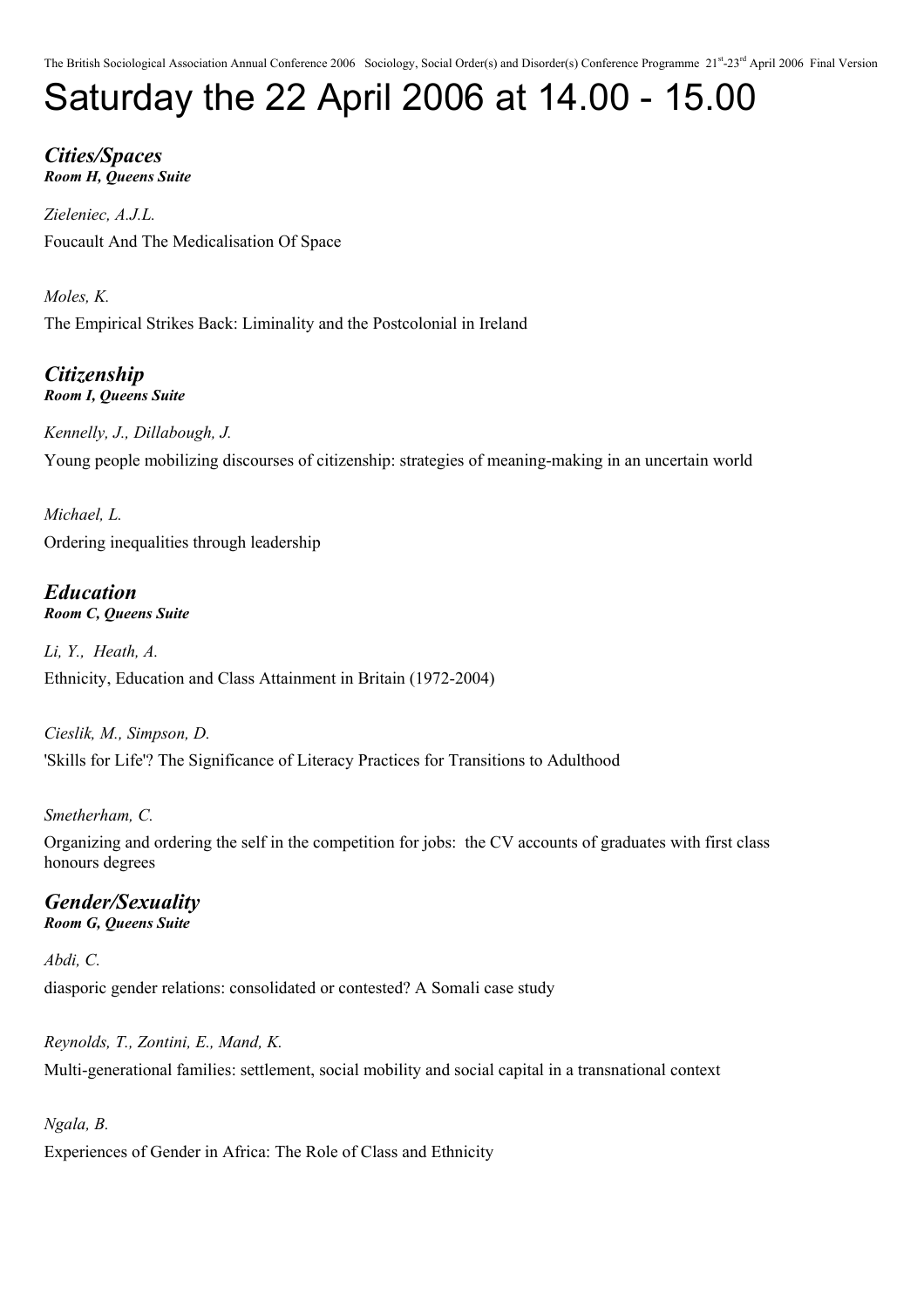### *Identity Room F, Queens Suite*

*Burridge, J.* The order of 'ordinariness': the hunting community as a minority of ordinary people?

*Ward, R., Bytheway, B., Holland, C.* Senior Citizen: Remaining a Citizen in an Ageist Society

### *Researching*

*Room E, Queens Suite*

*Mellor, J.* Migration, Class and Social Research: South Asian Muslim Women in Northern England

*Jones, A.*

Troubling the insides and outsides of racial exclusion: a white ethnographer in Asian space

### *HODs Council Meeting [Closed Meeting]*

*Room 2, Exhibition Area*

### *Food Study Group Stream*

*Room 1, Exhibition Area*

*Stitt, S.*

An International Perspective on the MacDonalisation of Food Education

*Dowler, E., Holloway, L., Kneafsey, M., Venn, L., Cox, R., Tuomainen, H.* (Re-) ordering food: exploring possibilities within the food system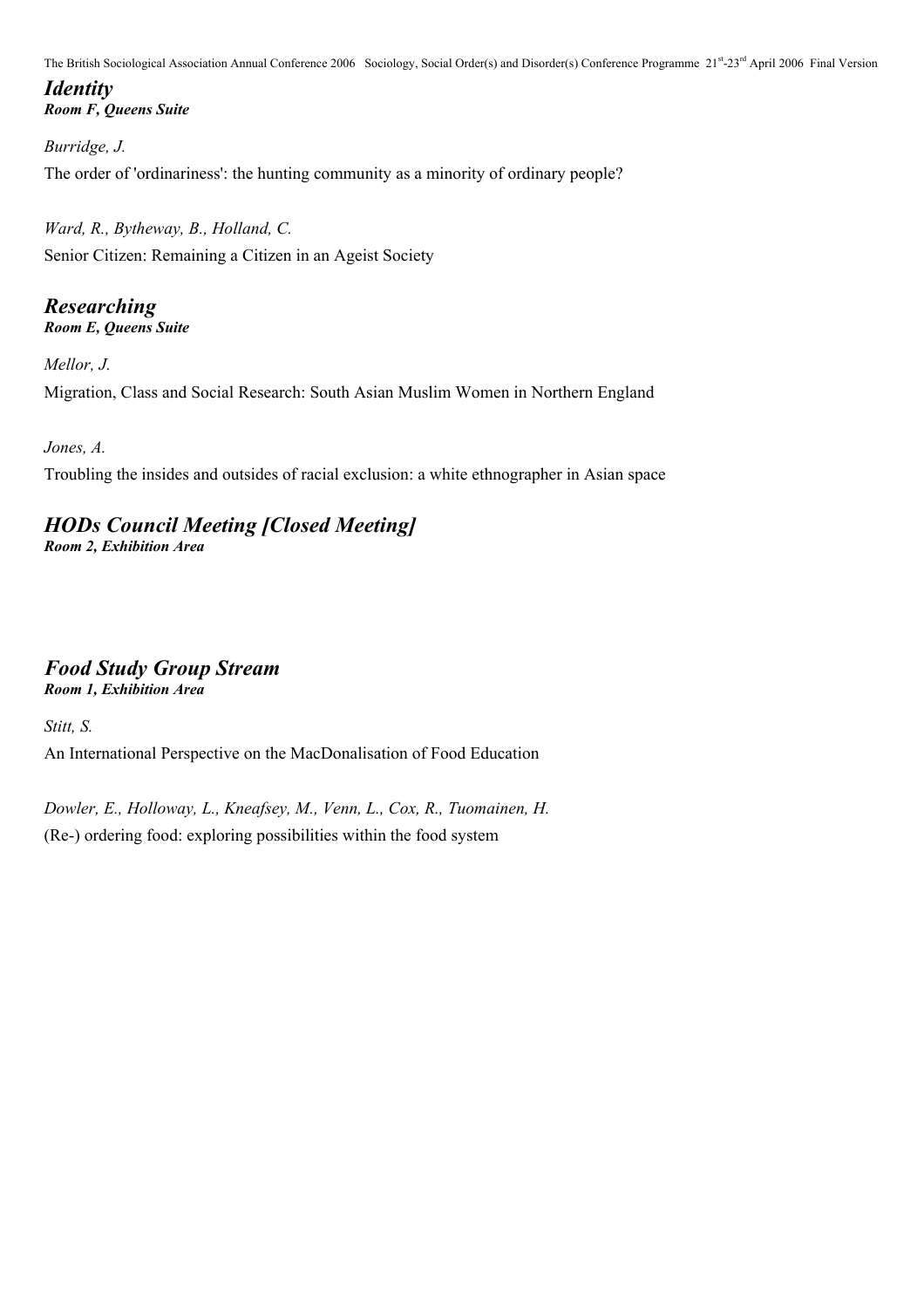# Saturday the 22 April 2006 at 15.10 - 16.10

### *Cities/Spaces Room H, Queens Suite*

### *Byrne, B.*

More than class in the classroom: race, place and schooling choice

### *Gill, M.J.*

Securing order in the representation of commerce: motivational metaphors in accounting language

#### *Citizenship Room I, Queens Suite*

### *Castro, J.E.*

Civil disobedience, water struggles, and citizenship rights in comparative perspective: cases from Europe and Latin America

*Hillman, A.*

Citizenship and the Triage system: legitimating Access

#### *Education Room C, Queens Suite*

*Karapehlivan Senel, F.*

When Disorder is the New Order: Normalization of Neoliberal Policies and Implications on Education in **Turkey** 

*Yokoyama, K.* Neo-liberalism and the Transformation of Higher Education Systems: England and Japan

### *Ryan, L.*

Knowledge orders: Gender Equality and Human Capital Development in the Knowledge-Based Economy: Science Subject Up-take and Career Aspirations amongst Post-Primary Students

### *Gender/Sexuality*

*Room G, Queens Suite*

*Mason, J., Tipper, B., Flowerdew, J.* Disorderly relations? How children define and create kinship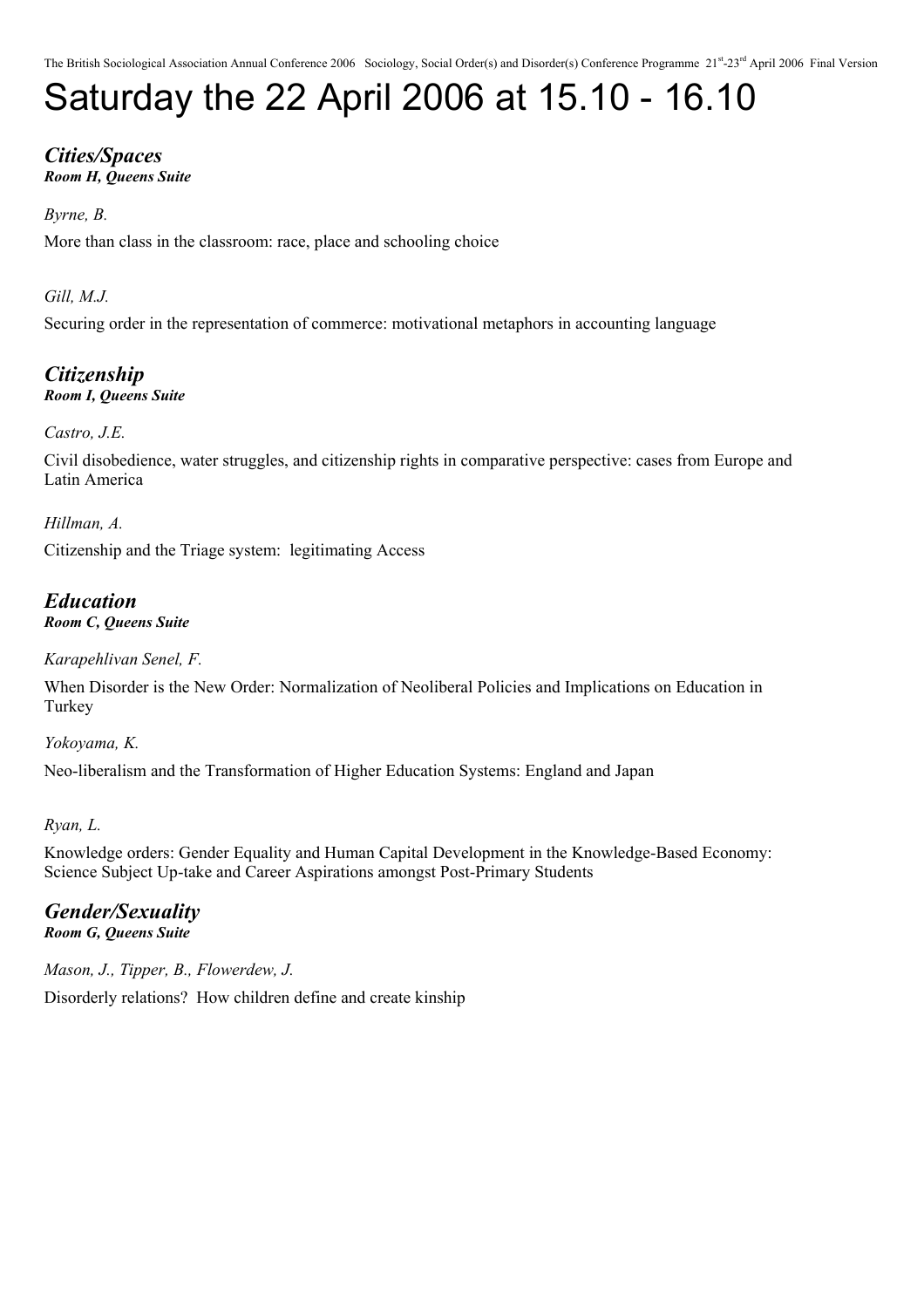*Identity Room F, Queens Suite*

*Soker, Z., Hailan, N., Grossman, R.* Banal maps: Representations of Israel in sketch maps

*Evans, D.*

Personal Order, National Disorder: Understanding National Identity

### *Researching*

*Room E, Queens Suite*

*Sandison, I.W.* Moving Targets: the effect of environment and respondents in qualitative research

*Won, V.*

Negotiating Mental Illness: A case study of Schizophrenia caregivers in Singapore

### *Postgraduate Workshop (4 of 4) Getting Published Room 2, Exhibition Area*

In this session, Dr David Inglis and Dr Susan Halford, members of the BSA Publications Committee, will be joined by Professor Graham Crow and Dr Catherine Pope, co-editors of Sociology. The speakers will offer comprehensive overviews of different aspects of the process of getting published, from a 'nuts and bolts' introduction to the process of publication, to 'dos and don'ts' based on first-hand experience of getting published, refereeing papers and being involved with editing sociology journals. After these presentations, attendees will have the valuable opportunity to pose questions and points for discussion to the panel.

#### *Food Study Group Stream Room 1, Exhibition Area*

*Landman, M. L.*

'Unconditional love and light': knowledge markets, popular nutritionism, and consuming expertise

Discussion session: Social Order(s) and Disorder(s) and the Sociological Study of Food Production and Consumption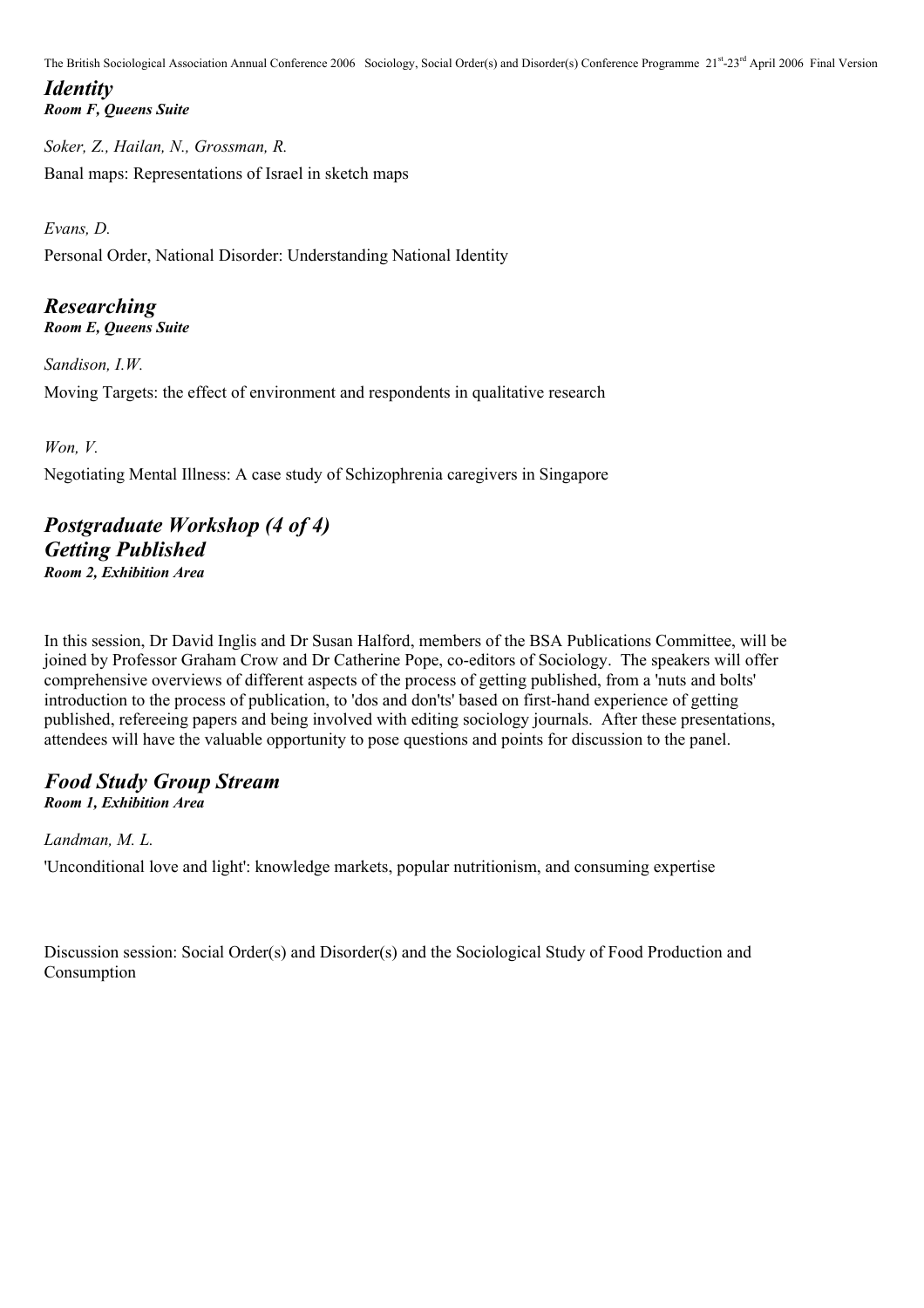# Saturday the 22 April 2006 at 16.20 - 16.40

### *BSA Philip Abrams Memorial Prize Nominees*

*Posters Session, displayed in Exhibition Area*

During the posters session delegates have a chance to meet some of the nominees, of the BSA Philip Abrams Memorial Book Prize, to talk about their books.

Short-listed nominees:

Angus Bancroft 'Roma and Gypsy-Travellers in Europe: Modernity, Race, Space and Exclusion' Ashgate Publishing 0-7546-3921-5

Adam Hedgecoe 'The Politics of Personalised Medicine: Pharmacogenetics in the Clinic' Cambridge University Press 0-521-60265-3

Teela Sanders 'Sex Work: A Risky Business' Willan Publishing 1-84392-082-4

Darin Weinberg ' Of Others Inside: Insanity, Addiction and Belonging in America Temple University Press 1-59213-404-1

The BSA Philip Abrams Memorial Book Prize winner will be announced at the BSA Annual General Meeting to be held in the auditorium on Saturday, 22nd April 18.00 - 19.30.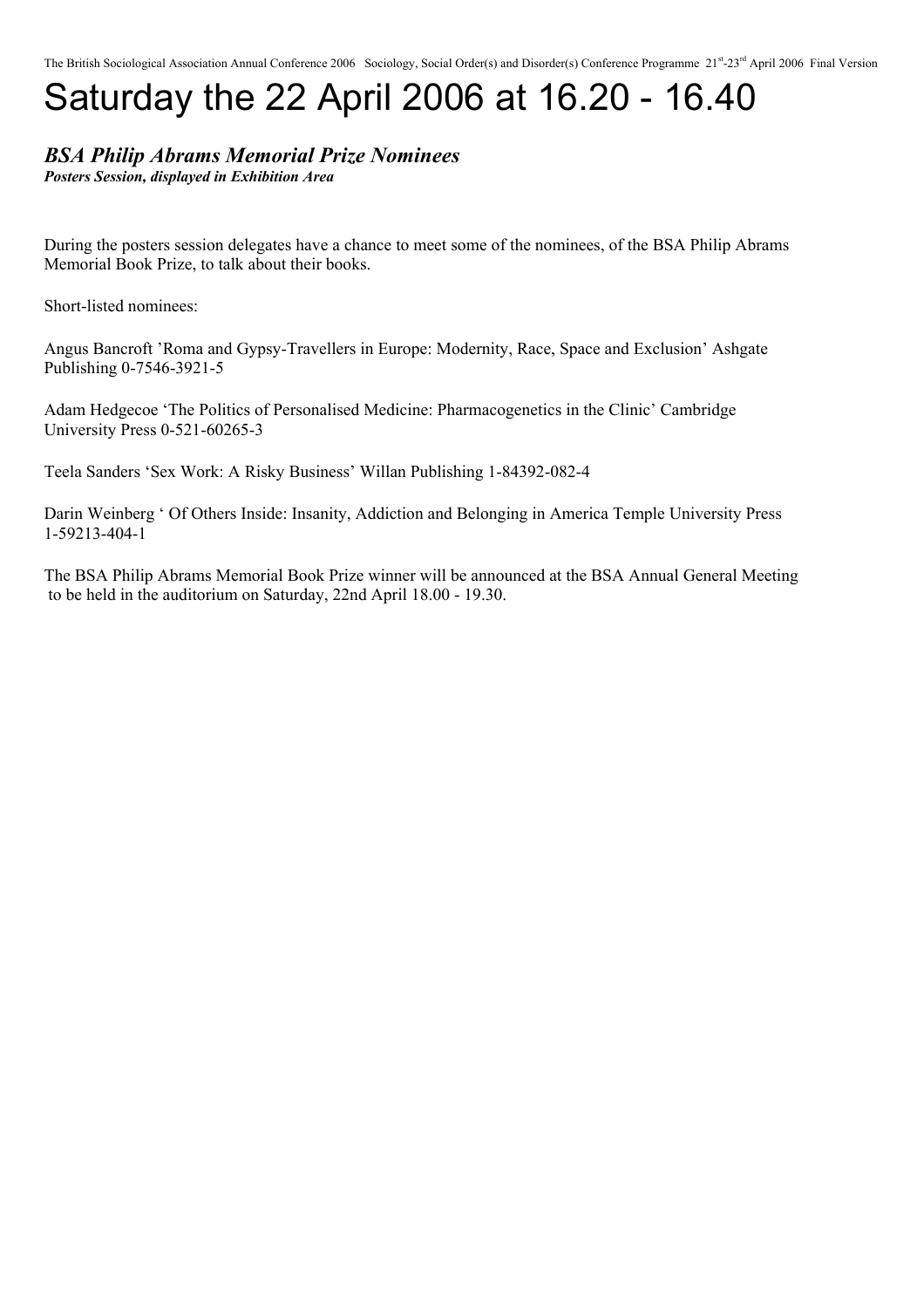*Posters Session Displayed in Exhibition Area*

*Afkhami, R.* ESDS Government

*Evans, N.B.* The Qualitative Structures Method and it's Explication in the Field of Auto-Biographical Text

*Grochowski, J.R.* Shrinking Health Care Coverage: Neglected Impacts On Social Order and Disorder

*Karraker, A.W.* The Problem of Assimilation: The Uniqueness of Mexican Immigrants in the United States.

*Mackey, E.C., Elliot, M.* A framework for assessing disclosure risk in small area aggregate data releases

*Richards, S.* "It's a jungle out there": Older Peoples' Struggle to Maintain Order in their Gardens

*Sánchez, I.* The eternal war, the new ideology of neoliberal democracy?

*Tonner, A.* Identity, society and marketing influences of obesity

## Saturday the 22 April 2006 at 16.50 - 17.50

*Plenary Auditorium*

*Angela McRobbie* 'Illegible Rage": Young Women´s Post Feminist Disorders´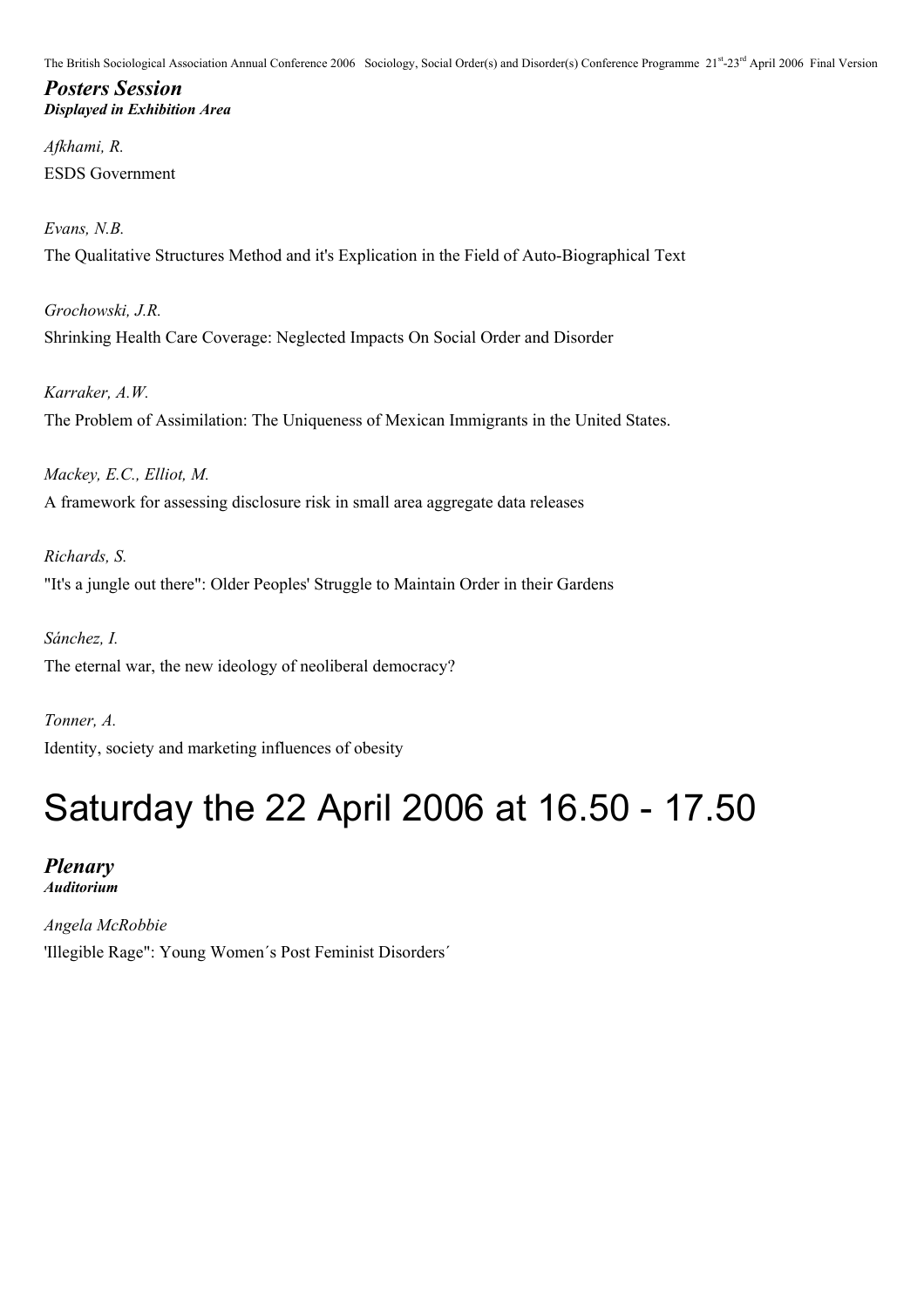## Saturday the 22 April 2006 at 18.00 - 19.30

#### *The British Sociological Association Annual General Meeting Auditorium*

Professor Tim Newburn, President/Chair of the British Society of Criminology will give a talk at the BSA's AGM on 'Sociology/Criminology: investigating the common ground'.

The AGM will include:

- the announcement and presentation of the 2006 BSA Philip Abrams Prize;
- reports & updates on current developments from committees & task groups;
- the announcement and formal election of new Executive Committee members;
- discussion of the 2007 & 2008 BSA Annual Conferences

All delegates are welcome to attend. Please note that only fully paid up members of the BSA are entitled to vote at the AGM.

### Saturday the 22 April 2006 at 19.30 - 20.30

*Publishers' Reception Publishers' Displays in Exhibition Area*

*Palgrave Macmillan Stand Meet the Author over a drink Exhibition Area*

Geoff Payne - Social Divisions (second edition)

Professor Geoff Payne together will members of the Editorial team, will be at the Palgrave Macmillan stand during the Publishers' Reception to talk to delegates about the issues raised in the new edition of his book, Social Divisions. Copies will be available to purchase at the event.

*Food Study Group 'Meet and Greet' Drinks Reception and Book Launch Celebrations Exhibition Area*

Drinks/refreshments will be available. Frances Short's book, Kitchen Secrets, The Meaning of Cooking in Everyday Life´will be published by Berg in 2006. Debra Gimlin (with D. Inglis and Thorpe, C.) is publishing a four volume series for Routledge, entitled 'Food and Society: Critical Concepts in the Social Sciences'. Come along and meet the authors, the study group convenor and other members during this informal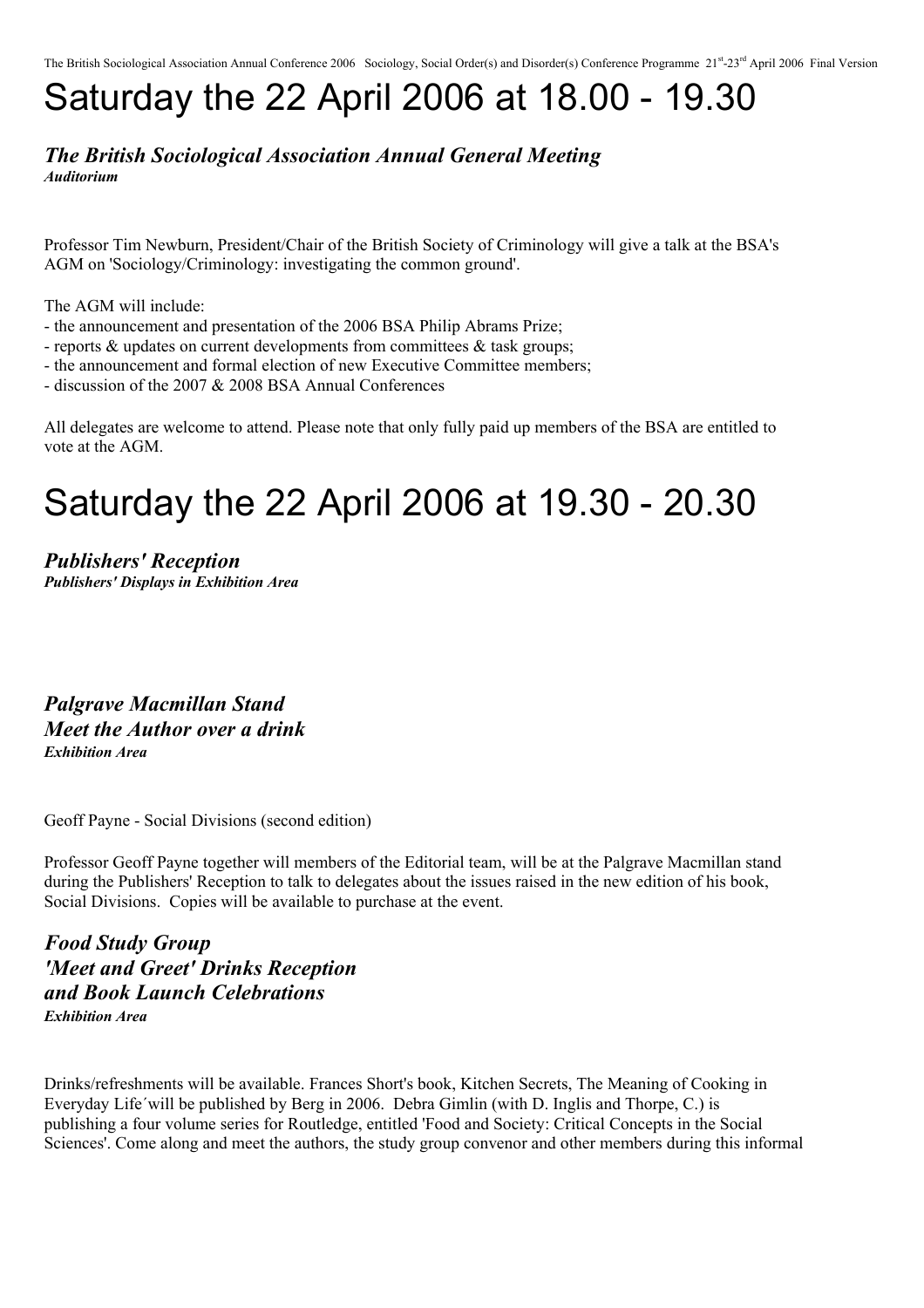# Sunday the 23 April 2006 at 09.00 - 10.00

*Auto/Biography Room C, Queens Suite*

"Writing for Auto/Biography - workshop by the editors" Workshop lead by Michael Erben and Gill Clarke

All delegates are welcome to attend.

*Key-note lecture for the Food Study Group stream Room 1, Exhibition Area*

*Caplan, P.*

'Is it real food?' globalisation and food consumption in Tanzania and India

All delegates are welcome to attend.

*Leisure and Recreation Group Room F, Queens Suite*

This session will include a discussion on leisure/recreation and the RAE Professor Alan Tomlinson (University of Brighton)

All delegates are welcome to attend.

*Sociology of Media Study Group Room G, Queens Suite*

This informal session will provide an opportunity for new members to meet the study group. Time will also be given to discuss and plan future events of the study group.

All delegates are welcome to attend.

If you cannot attend but are interested in joining the study group please see the website at:

http://www.britsoc.co.uk/new\_site/index.php?area=specialisms&id=121 or email the convenor, Sharon Lockyer, at SLockyer@dmu.ac.uk.

Session Chair: Dr Meryl Aldridge (Associate Professor and Reader in the Sociology of News Media, University of Nottingham)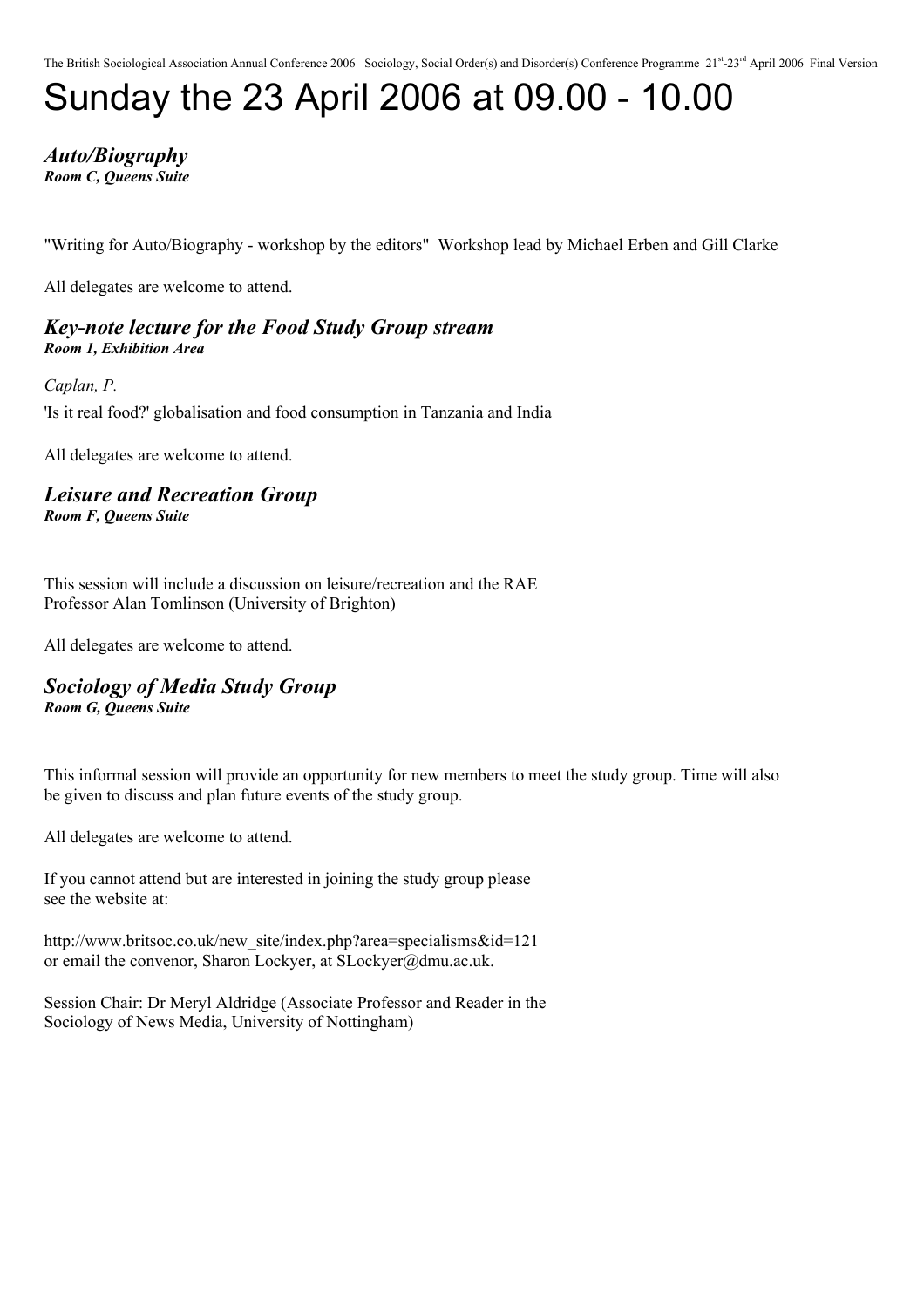*Sociology of Mental Health Study Group The Sociology of Mental Health: Continuity or Change? Room B, Queens Suite*

All delegates are welcome to attend.

The session will comprise two ten minute presentations followed by a group discussion on the following

#### *Dr Peter Morrall*

(Senior Lecturer in Health & Sociology, School of Healthcare, University of Leeds) will address the issue of what characterises 'post-liberal' mental health and the current status of realism in mental health policy and

#### *Dr John Larsen*

(Research Fellow, European Institute of Health and Medical Sciences, University of Surrey) will raise questions relating to treatment 'successes' and will argue that mental health is consequently now characterised by increasing individualisation

#### *Session Chair:*

Dr Joanne Warner (Senior Lecturer in Social Work, University of Kent)

All delegates are welcome to attend.

#### *Museums & Society Study Group 'Meet and Greet' Session Room D, Queens Suite*

All delegates are welcome to attend.

Museums & Society is a study group whose aim is to provide a forum for the discussion of the museum as a site for sociological theorising and empirical research. New and existing members are very welcome to come along and meet the convenors to find out more about the group and the events planned for 2006/7, which include a conference in September 2006 on 'Museums & the City' at the Imperial War Museum North.

If you are unable to attend but are interested in joining the group, please see the BSA website, at http://www.britsoc.co.uk/new\_site/index.php?area=specialisms&id=53

or contact the convenors, Dr Gaynor Bagnall, University of Salford E-mail g.bagnall@salford.ac.uk Dr Rhiannon Mason, University of Newcastle E-mail rhiannon.mason@newcastle.ac.uk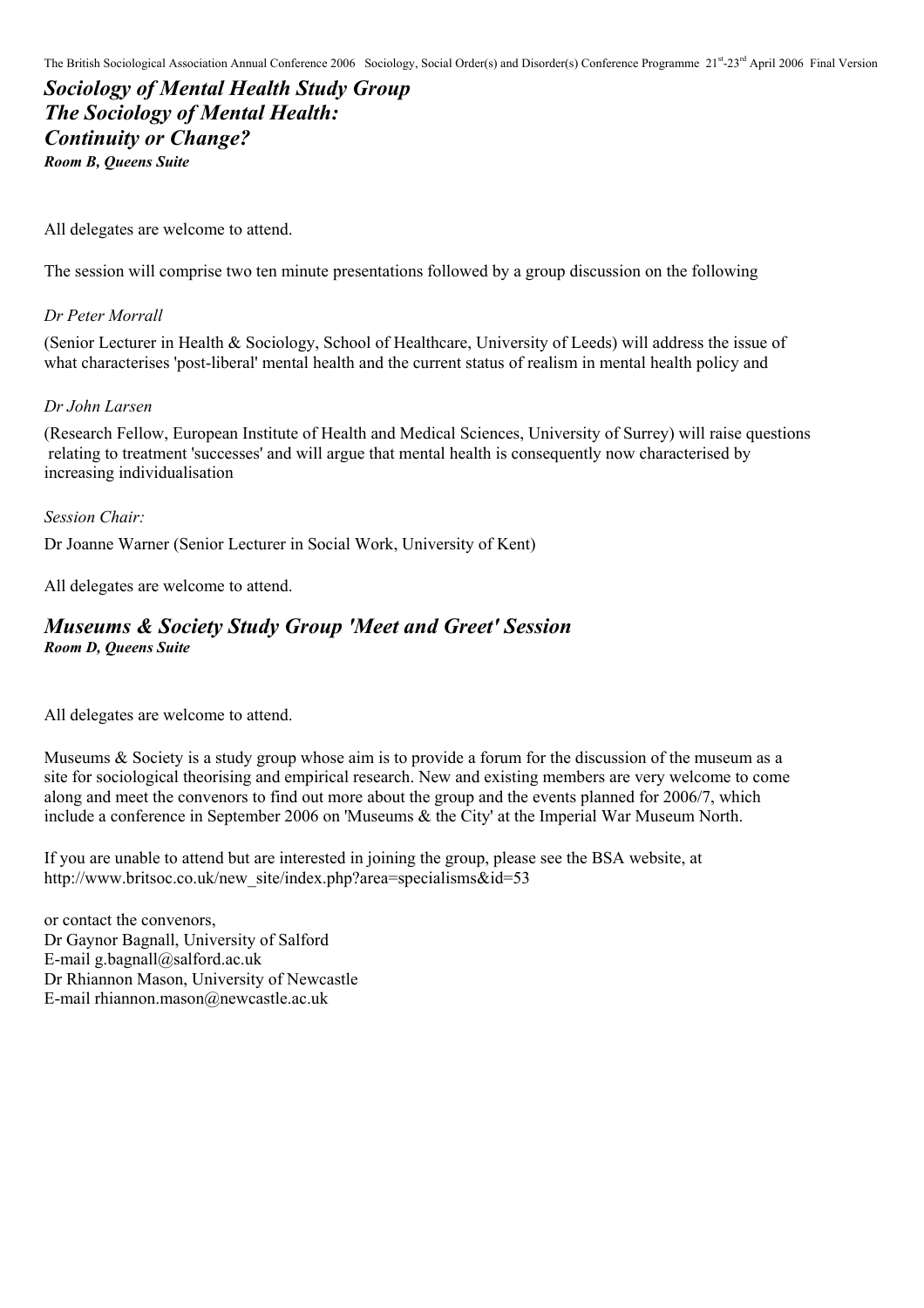### *Scottish Studies study group Room A, Queens Suite*

All delegates are welcome to attend.

The session will comprise two presentations followed by a group discussion on the following topics:

*Hearn, J.* National Identity, Corporate Culture, and the Ideology of Change in Scotland

*Robertson, D., McIntosh, I.*

'Whaur are you frae?' Place, time and identity

### Sunday the 23 April 2006 at 09.00 - 10.00

#### *Violence Against Women Study Group Room I, Queens Suite*

1) Re-launch the Violence Against Women Study Group, which will involve introducing ourselves, formally welcoming new members and re-acquainting old members as well as providing an opportunity to discuss the future of the group.

2) A semi-structured discussion, facilitated by Gillian Macdonald and Melanie McCarry , exploring conceptual issues regarding 'violence against women', including reexamining the meanings of: violence, gender, power, women as perpetrators, the impact on children, gendered violence, men as 'victims', feminism, feminist methodology, to name but a few. This will provide a forum for presenters to discuss their papers further and for delegates to contribute to the debates.

All delegates are welcome to attend.

### *Work, Employment and Economic Life Study Group Room H, Queens Suite*

Book Launch: 'A New Sociology of Work?' eds. Lynne Pettinger, Jane Parry, Rebecca Taylor and Miriam Glucksmann (The Sociological Review/Blackwells, 2005).

Professor Mike Savage will discuss the themes of 'A New Sociology of Work?', and the session will offer the opportunity for a lively discussion of the future direction of the sociology of work and employment.

All are welcome to attend the Work, Employment and Economic Life study group session.

Convenor: Tim Strangleman Email: t.strangleman@londonmet.ac.uk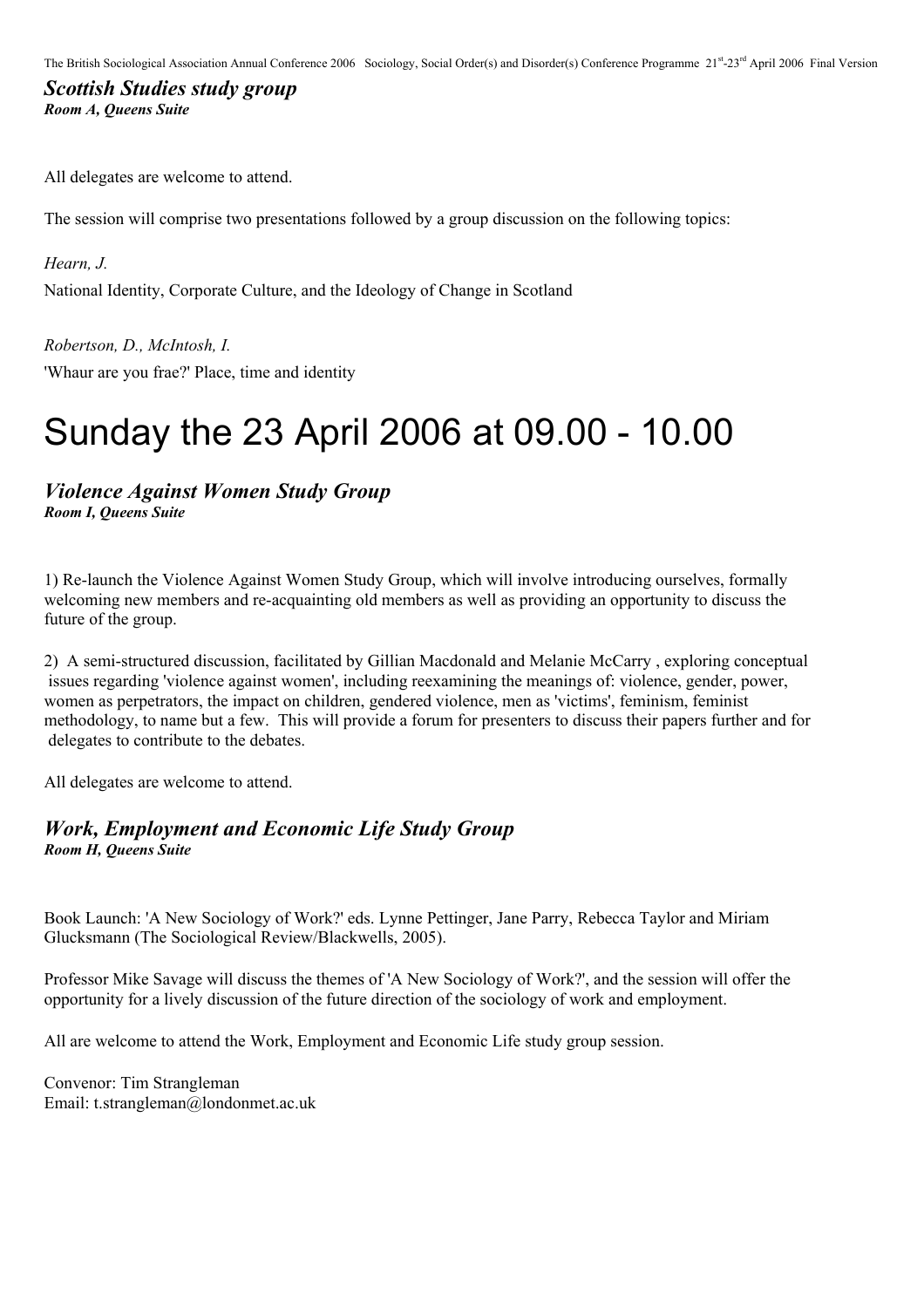# Sunday the 23 April 2006 at 09.00 - 10.30

### *BSA Executive Committee Meeting [Closed Meeting]*

*Room 2, Exhibition Area*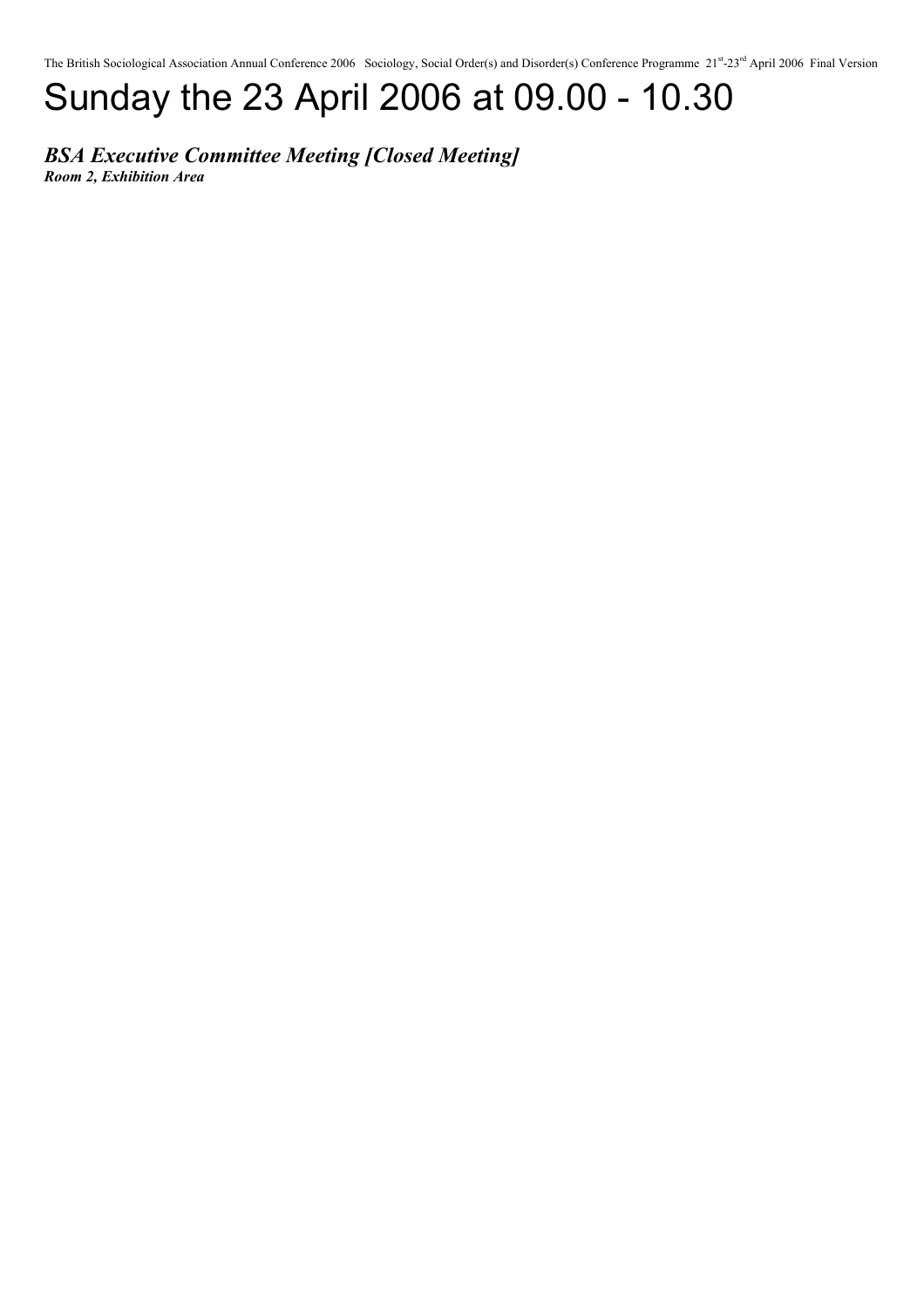# Sunday the 23 April 2006 at 10.30 - 11.30

#### *Cities/Spaces Room H, Queens Suite*

### *Murakami-Wood, D.*

Re-ordering Society? Pervasive Computing, Indirect Surveillance and the sociospatial control of cities

### *Smith, G.J.D.*

Exploring relations between the watchers and the watched: CCTV, hermeneutics, resistance, interaction and the creation of 'celebnotoriety'

*Citizenship Room I, Queens Suite*

#### *Jones, S.*

Not getting to know you: are communities queuing up to talk to government about new deal for communities regeneration scheme

### *Li, Y.*

Inequalities in social capital in Britain at the turn of the century -- Exploring class, ethnicity and religious effects

*Gifford, C., Watt, P., Koster, S., Clark, W.*

Active citizens of the future? Undergraduate social science students' perspectives on citizenship

### *Crime*

*Room B, Queens Suite*

*Sheard, L.*

A qualitative exploration of the lives of women drug users who are injected by others.

### *Gosling, V.*

'I've always managed, that's what we do': Women's experiences of managing poverty and social exclusion

#### *Culture Room A, Queens Suite*

*Richards, J.* Love on the net: challenging the online/offline divide

*Carter, D.M.* 'Order and Disorder in the Virtual City'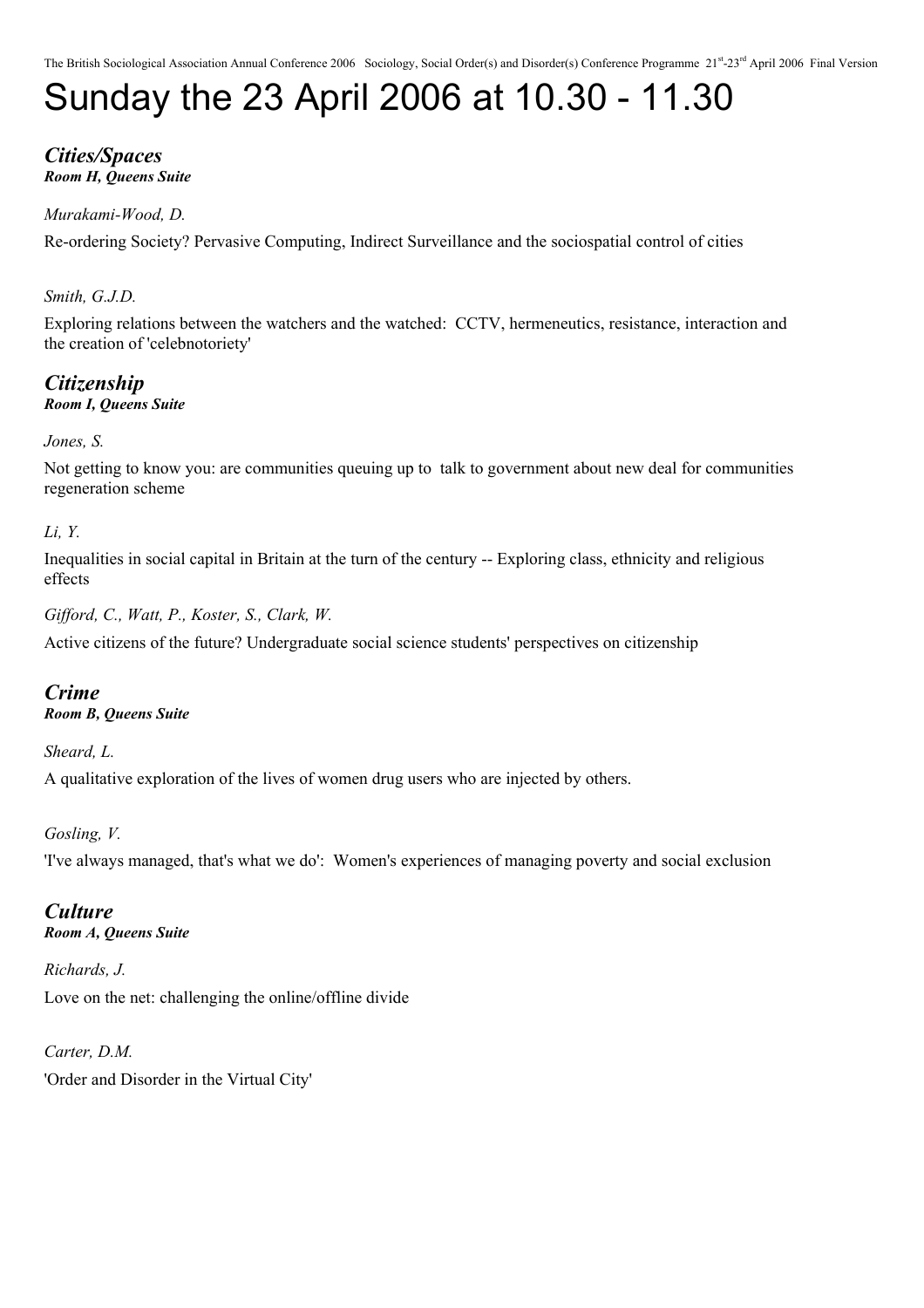### *Education Room C, Queens Suite*

*Platt, J.* British women's articles since 1950

*Sheng, X.*

Put Bourdieu to Work: Gender-based Social Inequality in the National Curriculum of PE in China

### *Identity Room F, Queens Suite*

*Gatrell, C.* Changing Childbirth? A question of choice

*Skinner, D.* Ordered and Disordered Bodies: Sociology, Science and Racial Categorisation

### *Researching Room E, Queens Suite*

*Wakeling, P.B.J.* "In a glass house throwing stones? A look at the ethnic background of postgraduate students in sociology"

*Macdonald, G.* All change or no change? Ground-level responses to the Domestic Violence, Crime and Victims Act 2004

### *Food Study Group Stream Room 1, Exhibition Area*

*Wills, W.J.* Restoring order: Young peoples' attempts to make positive dietary changes after leaving school

*Lake, A.A., Hyland, R.M., Wood, C.E. Rugg-Gunn, A.J., Mathers, J.C., Adamson, A.J.* How men and women differ: change in food consumption from adolescence to adulthood (The ASH30 study)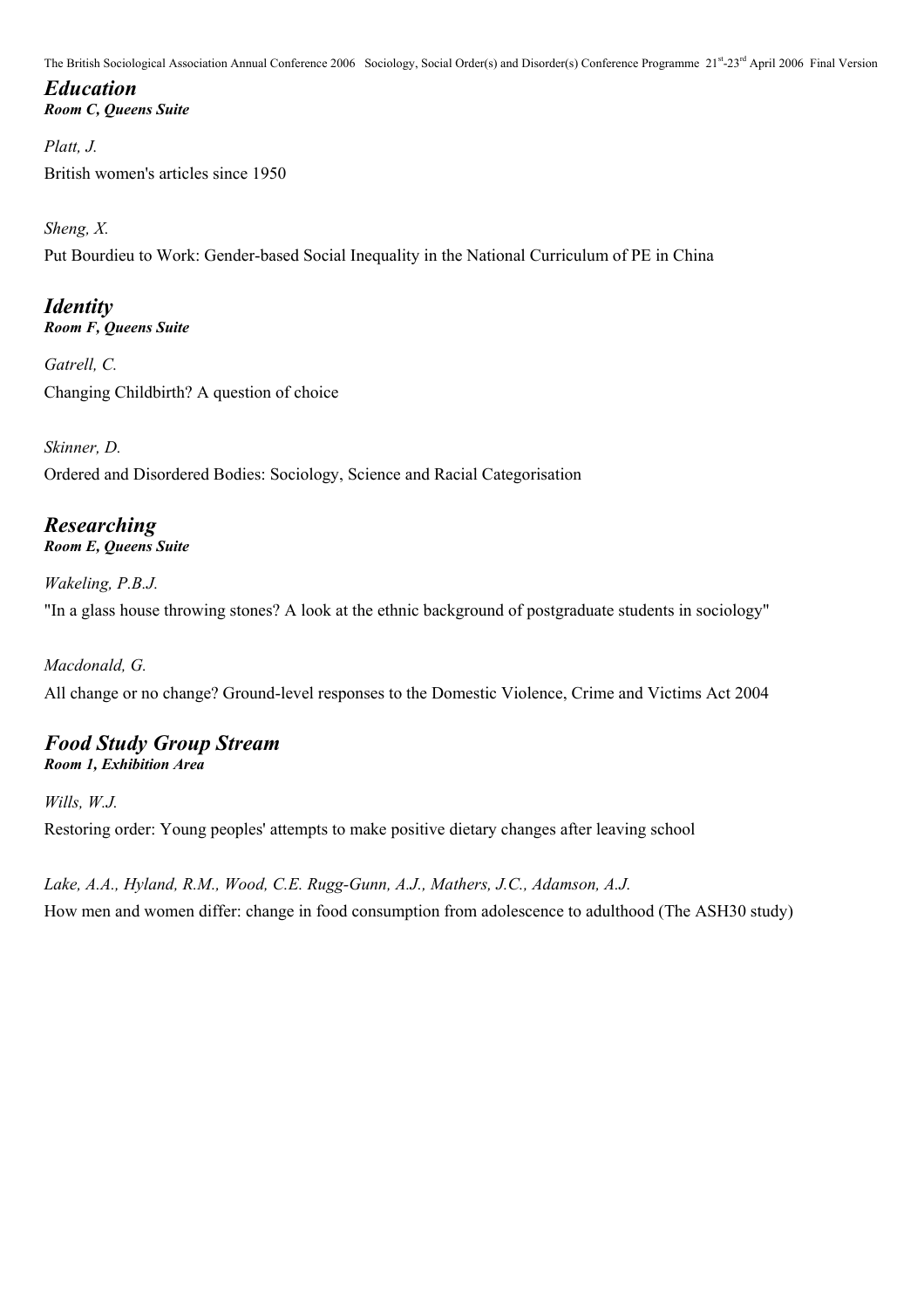*Meet the SOCIOLOGY Editorial Team: 'Perfect peer review for Sociology' Room 2, Exhibition Area*

The editors of Sociology would like to invite you to this session about refereeing for the journal. This session will be of interest to individuals who submit to the journal as well as those who would like to volunteer on one, particularly prospective Editorial and Associate Board members. Topics covered will include:

- 1. The benefits of peer review
- 2. The role of the editorial board and associate board
- 3. Expert reviewers (non-Board members) and how to become one
- 4. What the editors and authors need from your review
- 5. Manuscript Central for referees
- 6. Questions and discussion

### Sunday the 23 April 2006 at 10.30 - 12.40

*Qualitative Data Panel Room D, Queens Suite*

Reusing qualitative data is becoming increasingly common. However it remains a contentious practice, with continuing concerns about methodological pitfalls and clashes over its epistemological status. While many dialogues on reusing qualitative data turn on comparisons with secondary analysis of quantitative data, this panel of papers suggests a different and possibly more fruitful starting point: how does reusing qualitative data differ from using qualitative data? And how would this conceptualization of issues around reusing qualitative data enable a reworking of existing controversies? And how can reusing qualitative data contribute to our efforts to understand the changing world in which we live? This panel brings together three linked papers which reflect on these issues.

*Moore, N.*

Reusing Qualitative Data: Problems and Possibilities

*Bishop, L.*

A reflexive case study of secondary analysis focused on the topic of convenience food and choice

*Savage, M.*

Understanding popular identities in post-war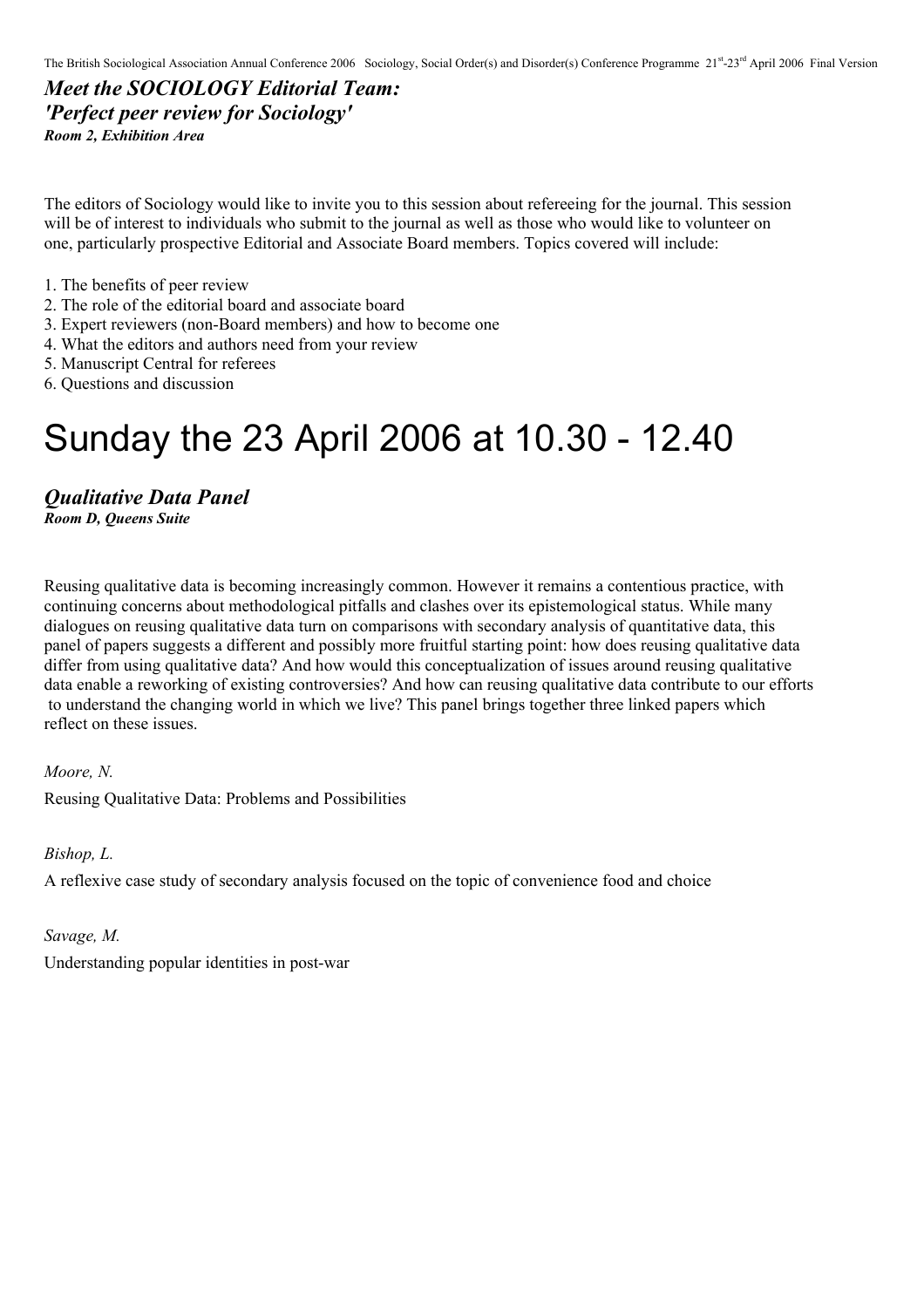# Sunday the 23 April 2006 at 11.40 - 12.40

### *Cities/Spaces Room H, Queens Suite*

*Bassett, R., Beagan, B., Chapman, G.* Gender, Generations and Gastronomy: Order and its resistance in the kitchen

*Hockey, J., Robinson, V.*

'It's a woman's world': men, masculinities and hairdressing

*Citizenship Room I, Queens Suite*

### *Apaydin, H.*

Eurocentrism and Sociological Ordering of World (History): Citizenship between the Natural and the Social in Max Weber

*Lin, M.L.*

The Order and Disorder: Understanding the Impact of Global Networks on Local Social, Political and Cultural Values

### *Crime Room B, Queens Suite*

*Donoghue, J.C.*

The Antisocial Behaviour Construct as 'Social Disorder' or 'Social Control'?

*Wattis, L.*

Crime, Fear, Identity and Place: Considering the Significance of the Situated and the Material in Explaining Fear of Crime

*Murphy, J.* Citizenship and identity in the Canadian carceral city

### *Culture*

*Room A, Queens Suite*

*Alfaro, V.*

"Action Reloaded: Welcome to the Sphere of the Virtual"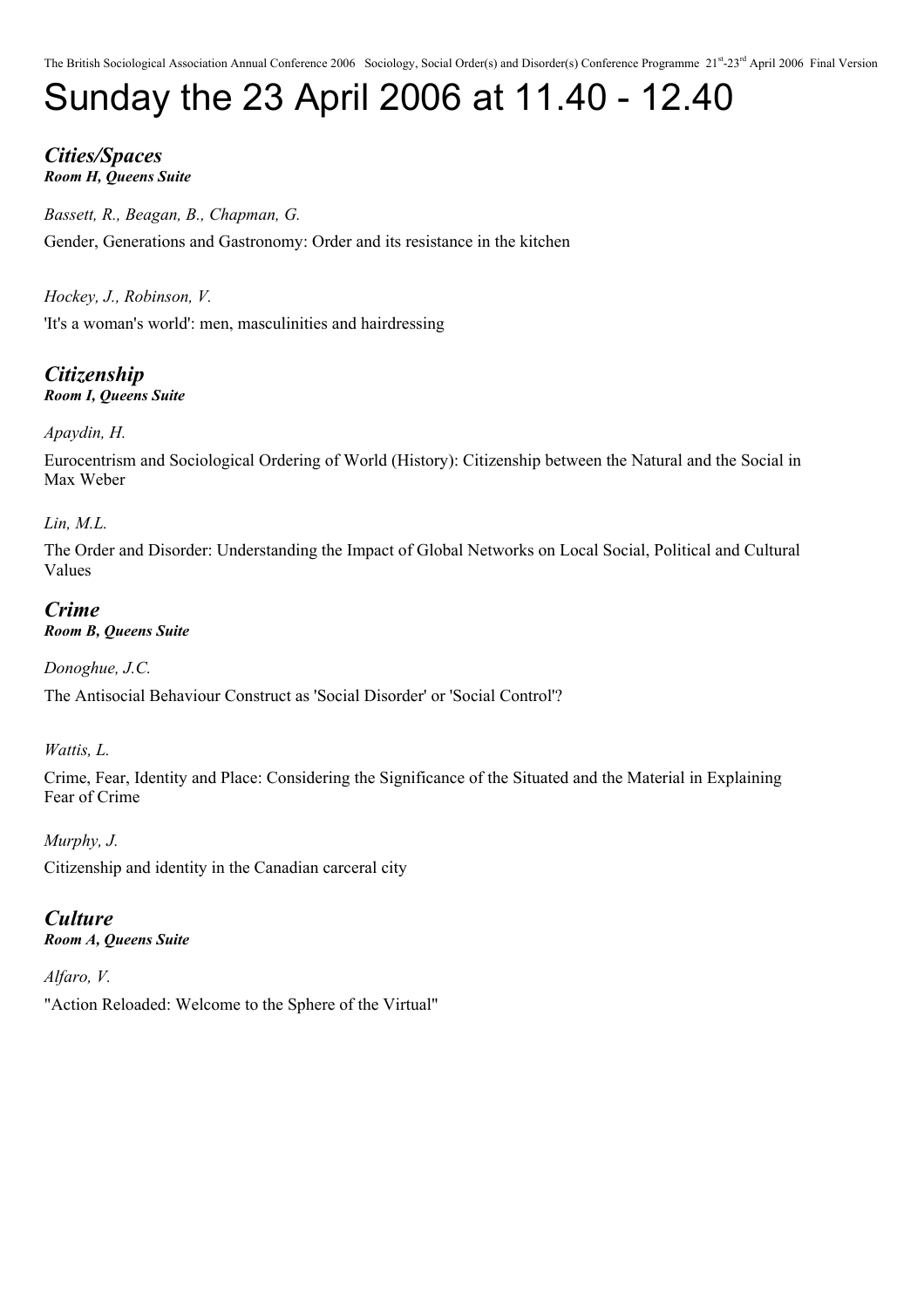### *Education Room C, Queens Suite*

*Reay, D., Crozier, G., James, D., Hollingworth, S., Williams, K.* Re-invigorating democracy?: White middle class identities and the educational field

### *Levine-Rasky C.*

Making difference, making choice: parents' responses to a new multiculturalism at their children's school

*Everett, G., Brooks, R.*

'I'd like to learn a language, but there's just no time...': the predominance of work-based training in young graduates' learning

### *Gender/Sexuality Room G, Queens Suite*

*Andersen, S.H.* Do transitions in marital status change attitudes towards marriage?

*Borja, C.* Attitudes towards Adultery in contemporary Great Britain

### *Identity Room F, Queens Suite*

*Sanders, T.* Becoming an Ex-Sex worker

*Researching Room E, Queens Suite*

*McNulty, A.* Out of order: young women's pregnancies

### *Food Study Group Stream Room 1, Exhibition Area*

*Backett-Miburn, K., Wills, W., Gregory, S., Lawton, J.* Teenagers, eating and weight: views and experiences of parents in poorer socio-economic circumstances

*Litva, A., Kennedy, L., Capewell, S., Forrest, D.* "Empty sacks don't stand"; Lay perceptions of food and eating in a Low Income Area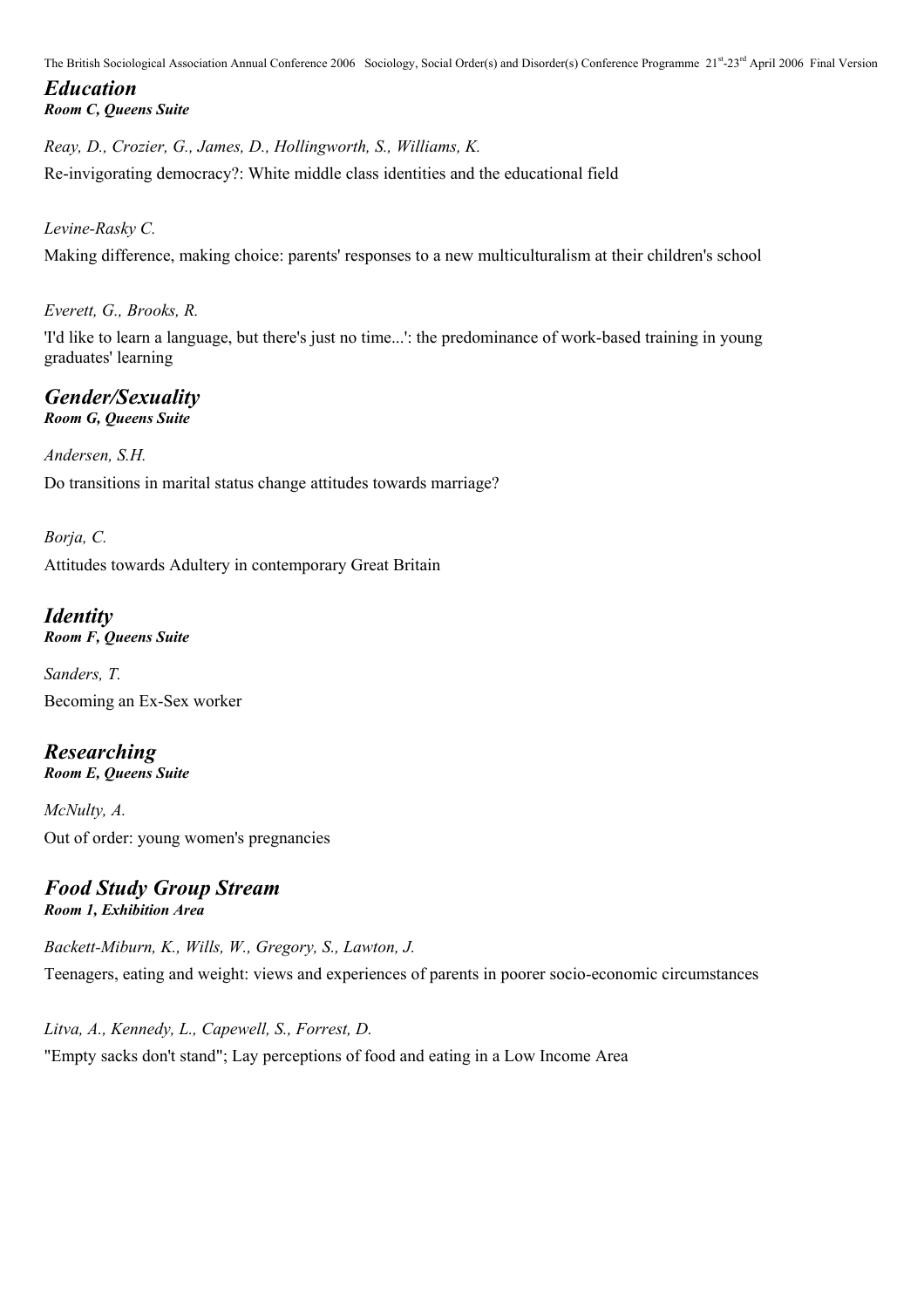# Sunday the 23 April 2006 at 12.40 - 14.00

*Lunch Exhibition Area*

All registered delegates can collect their packed lunch from the Exhibition area. Your conference badge must be worn at all times for security reasons and for lunch provision. To avoid queues delegates are encouraged to make use of the full range of opening hours. Special dietary requirements (including vegetarian and vegan) have all been pre-booked.

#### *Meet the Author Session Room 1, Exhibition Area*

Lucinda Platt (University of Essex) will be available over the lunch break to talk to delegates about her book, Migration and Social Mobility: The life chances of Britain's minority ethnic communities (published by The Policy Press, 2005). Please go and talk to Lucinda during the lunch break, Sunday. All delegates welcome.

The creation of a more open society and improving race equality are core current policy concerns. Understanding the roles of class and ethnicity in determining life chances is critical to policies tackling inequality and promoting opportunity. In Migration and Social Mobility, Lucinda Platt engages with these important issues in a unique study tracking a cohort of children over thirty years and analysing their class outcomes in 2001 relative to their parents' class position in 1971/81. She explores how patterns of intergenerational social mobility differ by ethnic group, and investigates the contribution of background and own characteristics. The study asks:

- How do class, migration effects and ethnicity explain such differences?
- What is the impact of education for the second generation?
- What can religion add to our understanding of differences between ethnic groups?

Key findings were that educational achievements have helped children of working-class parents in the Caribbean, African, Indian and Chinese communities to obtain managerial and professional jobs at a faster rate than their white counterparts. But young people from the Pakistani community do not fare so well. Unlike for the other groups, those with working class parents showed less upward mobility than children from white working class families.

Migration and Social Mobility emphasises the continued importance of background in determining occupational success; but, the fact that class background is less significant for minority group members' success shows, Platt argues, that minorities are not competing on a level playing field with the majority. The study also demonstrated that, for the most disadvantaged groups, that disadvantage cannot be attributed to either their background or their levels of educational qualifications. The research agenda implied by this study indicates that we would benefit from understanding in more detail the ways in which structure and context constrain and redefine group and individual practices to result in diverse outcomes. As well as diversity between the experiences of different ethnic groups, the study also showed, through its analysis of unemployment and of religious affiliation, that within-group variation is extensive and that treating ethnic groups as homogenous entities is neither justifiable nor is likely to lead to effective interventions.